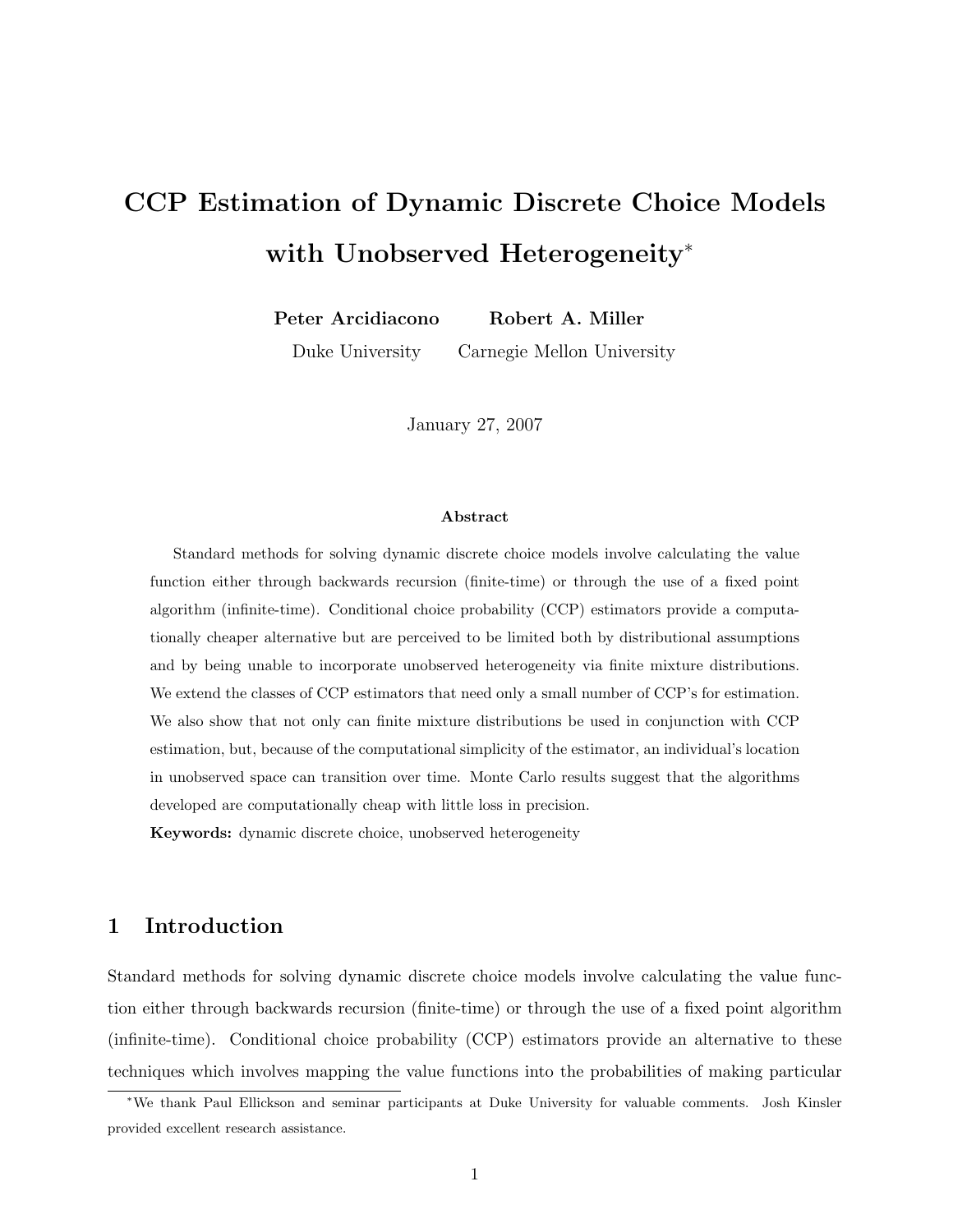decisions. While CCP estimators are much easier to compute than estimators based on obtaining the full solution and have experienced a resurgence in the literature on dynamic games,<sup>1</sup> there are at least two reasons why researchers have been reticent to employ them in practice. First, it is perceived that the mapping between CCP's and value functions is simple only in specialized cases. Second, it is believed that CCP estimators cannot be adapted to handle unobserved heterogeneity.<sup>2</sup> This latter criticism is particularly damning as one of the fundamental issues in labor economics, and indeed one of the main purposes of structural microeconomics, is the explicit modelling of selection.

We show that, for a wide class of Generalized Extreme Value (GEV) distributions of the error structure, the value function depends only on the one period ahead CCP's and, in single-agent problem, often depends upon only the one period ahead CCP's for a single choice. The class of problems we discuss is quite large and includes dynamic games where one of the decisions is whether to exit. Further, unobserved heterogeneity via finite mixture distributions is not only easily incorporated into the algorithm, but the finite mixture distributions can transition over time as well. Previous work on incorporating unobserved heterogeneity has been restricted to cases of permanent unobserved heterogeneity in large part because of the computational burdens associated with allowing for persistence, but not permanence, in the unobserved heterogeneity distribution. Using insights from the macroeconomics literature on regime switching and the computational simplicity of CCP estimation, we show that incorporating persistent but time-varying heterogeneity comes at very little computational cost.

We adapt the EM algorithm, and in particular its application to sequential likelihood developed in Arcidiacono and Jones (2003), to two classes of CCP estimators that between them cover a wide class of dynamic optimization problems and sequential games with incomplete information, based on representations developed in Hotz et al (1994) and Altug and Miller (1998). Our techniques can be also readily applied to models with discrete and continuous choices by exploiting the Euler equation representation given in Altug and Miller (1998).

The algorithm begins by making a guess as to the CCP's for each unobserved type, conditional on the observables. Given this initial guess, we iterate on two steps. First, given the type-specific CCP's, maximize the pseudo-likelihood function with the unobserved heterogeneity integrated out.

<sup>&</sup>lt;sup>1</sup>See Aguirregabiria and Mira (2006), Bajari, Benkard, and Levin (2006), Pakes, Ostrovsky, and Berry (2004), and Pesendorfer and Schmidt-Dengler (2003).

<sup>&</sup>lt;sup>2</sup>A third reason is that to perform policy experiments it is often necessary to solve the full model. While this is true, using CCP estimators would only involve solving the full model once for each policy simulation as opposed to multiple times in a maximization algorithm.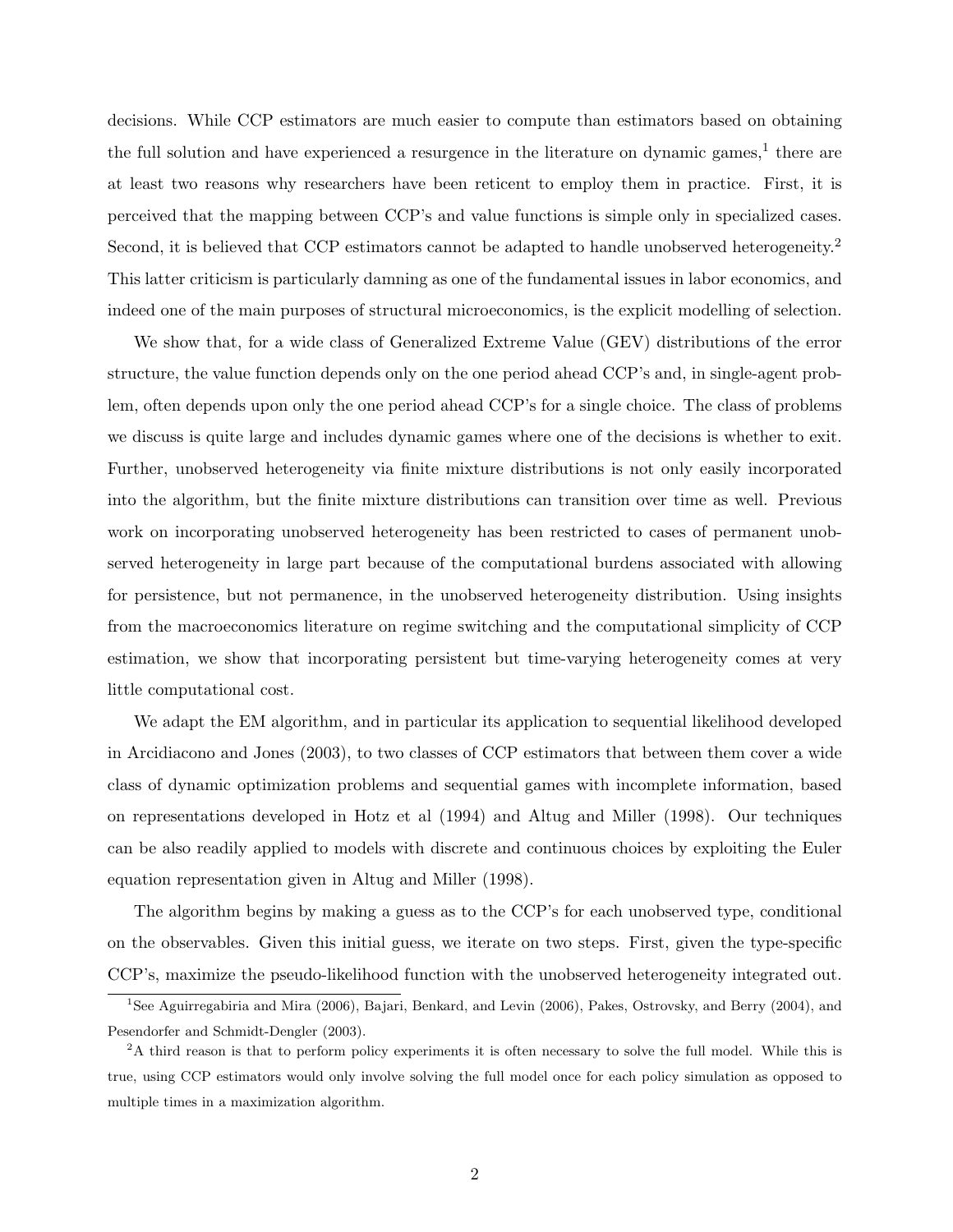Second, update the type-specific CCP's using the parameter estimates. These updates can take two forms. In stationary models, the updates can come from the likelihoods themselves. In models with finite time horizons, while the updates can come from the likelihoods themselves, a second method may be computationally cheaper. Namely, similar to the EM algorithm, we calculate the probability that an individual is a particular type. These conditional type probabilities are then used as weights in forming the updated CCP's from the data.

We illustrate the small sample properties of our estimator using two sets of Monte Carlos designed to highlight the two methods of updating the type-specific CCP's. The first is a finite horizon model of teen drug use and schooling decisions. Students in each period decide to whether to stay in school and, if the choice is to stay, use drugs. Before using drugs, individuals only have a prior as to how well they will enjoy the experience. However, upon using drugs, students discover their drug 'type' and this is used in informing their future decisions. Here we illustrate both ways of updating the CCP's, using the likelihoods or the conditional probabilities of being particular a particular type as weights. Results of the Monte Carlo show that both methods of updating the CCP's yield estimates similar to that of full information maximum likelihood with little loss in precision.

The second is a dynamic entry/exit example with unobserved heterogeneity in the demand levels for particular markets which in turn affects the values of entry and exit. Here the unobserved heterogeneity is allowed to transition over time and the example explicitly incorporates dynamic selection. The type-specific CCP's are updated using the likelihoods evaluated at the current parameter estimates and the current type-specific CCP's. The results suggest that incorporating time-varying unobserved heterogeneity is not only feasible but computationally simple and yields precise estimates even of the transitions on the unobserved state variables.

Our work is most closely related to the nested pseudo-liklelihood estimators developed by Aguirreggabiria and Mira (2006), and Buchinsky, Hahn and Hotz (2005). Both papers seek to incorporate a fixed effect within their CCP estimation framework drawn from a finite mixture. Aguirregabiria and Mira (2006) show how to incorporate unobserved characteristics of markets in dynamic games, where the unobserved heterogeneity only affects the utility function itself. In contrast our analysis demonstrates how to incorporate unobserved heterogeneity into both the utility functions and the transition functions and are thereby account for the role of unobserved heterogeneity in dynamic selection. Buchinsky, Hahn and Hotz (2005) use the tools of cluster analysis, seeking conditions on the model structure that allow them to identify the unobserved type of each agent, whereas we only identify the distribution of unobserved heterogeneity across agents. Thus their approach seems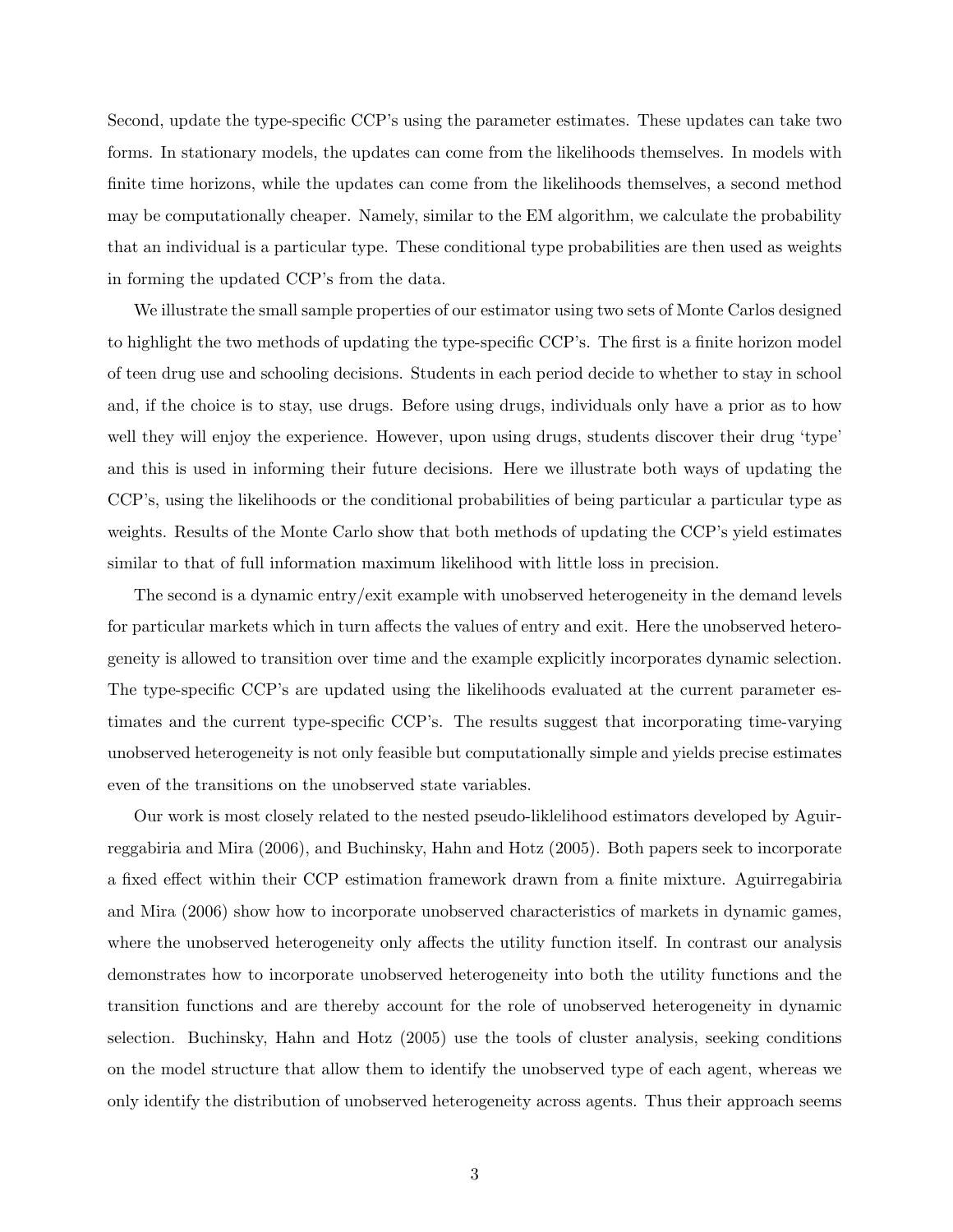most applicable in models where there are relatively small numbers of long lived agents which may or may not be comparable to each other, whereas our approach is applicable to large populations where the focus is on the unobserved proportions that partition it.

## 2 The Framework

We consider a dynamic programming problem in which an individual makes a sequence of discrete choices  $d_t$  over his lifetime  $t \in \{1, ..., T\}$  for some  $T \leq \infty$ . The choice set has the same cardinality K at each date t, so we define  $d_t$  by the multiple indicator function  $d_t = (d_{1t}, \ldots, d_{Kt})$  where  $d_{kt} \in \{0, 1\}$  for each  $k \in \{1, ..., K\}$  and

$$
\sum\nolimits_{k = 1}^K {{d_{kt}}} = 1
$$

A vector of characteristics  $(s_t, \varepsilon_t)$  fully describes the individual at each time t, where  $s_t$  are a set of time-varying characteristics, and  $\varepsilon_t \equiv (\varepsilon_{1t}, \ldots, \varepsilon_{Kt})$  is independently and identically distributed over time with continuous support and distribution function  $G(\varepsilon_t)$ . The vector  $s_t$  evolves as a Markov process, depending stochastically on the choices of the individual. We model the transition from  $s_t$  to  $s_{t+1}$  conditional on the choice  $k \in \{1, ..., K\}$  with the probability distribution function  $F_k(s_{t+1} | s_t)$ . We assume the current utility of an individual with characteristics  $(s_t, \varepsilon_t)$  from choosing alternative k by setting  $d_{kt} = 1$ , is additively separable in  $s_t$  and  $\varepsilon_t$ , and can be expressed as  $u_k(s_t) + \varepsilon_{kt}$ . The individual sequentially observes  $(s_t, \varepsilon_t)$  and maximizes the expected discounted sum of utilities

$$
E\left\{\sum_{t=1}^{T}\sum_{k=1}^{K}\beta^{t}d_{kt}\left[u_{k}\left(s_{t}\right)+\varepsilon_{kt}\right]\right\}
$$

where  $\beta \in (0, 1)$  denotes the fixed geometric discount factor.

Let  $d_t^o \equiv (d_{1t}^o, \ldots, d_{Kt}^o)$  denote the optimal decision rule for this problem where  $d_{kt}^o \equiv d_{kt} (s_t, \varepsilon_t)$ for each  $k \in \{1, \ldots, K\}$ , define the conditional valuation functions by

$$
v_{k}(s_{t}) = E\left\{\sum_{t=1}^{T} \sum_{k=1}^{K} \beta^{t} d_{kt}^{o}\left[u_{k}\left(s_{t}\right) + \varepsilon_{kt}\right]\right\}
$$

and the conditional choice probabilities as

$$
\xi_k(s_t) = \int d_{kt} (s_t, \varepsilon_t) dG(\varepsilon_t)
$$

The representation theorem of Hotz and Miller (1993) implies there is a mapping from the conditional choice probabilities to the conditional valuation functions, which we now denote as

$$
\psi\left[\xi\left(s_{t}\right)\right]=\left[\begin{array}{c}\psi_{2}\left[\xi\left(s_{t}\right)\right] \\ \vdots \\ \psi_{K}\left[\xi\left(s_{t}\right)\right]\end{array}\right]=\left[\begin{array}{c}v_{2}\left(s_{t}\right)-v_{1}\left(s_{t}\right) \\ \vdots \\ v_{K}\left(s_{t}\right)-v_{1}\left(s_{t}\right)\end{array}\right]
$$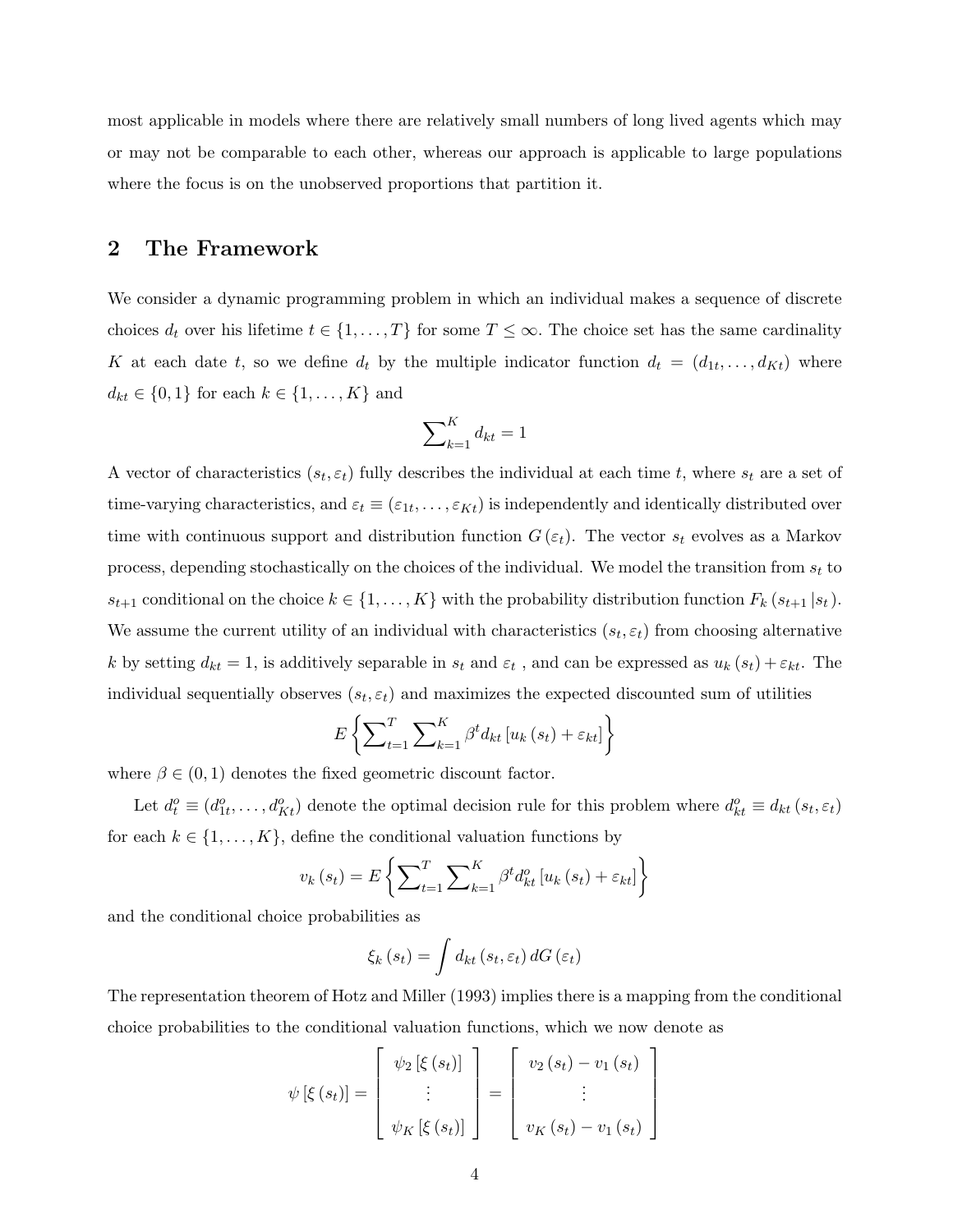The expected contribution of the  $\varepsilon_{kt}$  disturbance to current utility, conditional on the state  $s_t$ , is found by integrating over the region in which the  $k^{th}$  action is taken, so appealing to the representation theorem

$$
\int [d_{kt}(s_t, \varepsilon_t) \varepsilon_{kt}] dG(\varepsilon_t)
$$
\n
$$
= \int 1 \{\varepsilon_{kt} - \varepsilon_{jt} \ge u_j(z_t) - u_k(s_t) + v_j(s_t) - v_k(s_t) \text{ for all } j \in \{1, ..., J\} \} [d_{kt}(s_t, \varepsilon_t) \varepsilon_{kt}] dG(\varepsilon_t)
$$
\n
$$
= \int 1 \{\varepsilon_{kt} - \varepsilon_{jt} \ge u_j(s_t) - u_k(s_t) + \psi_j [\xi(s_t)] - \psi_k [\xi(s_t)] \text{ for all } j \in \{1, ..., J\} \} [d_{kt}(s_t, \varepsilon_t) \varepsilon_{kt}] dG(\varepsilon_t)
$$
\n
$$
\equiv w_k [\xi(s_t)]
$$

It now follows that the conditional valuation functions can be expressed as a mapping of the conditional choice probabilities for states that might be visited in the future

$$
v_{k}(s_{t}) = E\left\{\sum_{t=1}^{T} \sum_{k=1}^{K} \beta^{t} \xi_{k}(s_{t}) \left[u_{k}(s_{t}) + w_{k} \left[\xi\left(s_{t}\right)\right]\right]\right\}
$$

### 3 Finite Dependence

We specialize the model by assuming that optimal decision making is not affected by any event that occurred in the distant past providing certain choice sequences were taken in the intervening periods, a concept called finite dependence. Introduced by Altug and Miller (1998) to faciliate estimation of their labor supply model of human capital, this concept can be extended to include a broad class of models in labor economics and industrial organization, including the terminal state dynamic programming models of Hotz and Miller (1993), renewal models considered by Rust (1987), and incomplete information games of entry and exit of Pakes, Ostrovosky and Berry (2004).

In particular, suppose after  $\rho$  periods a particular state can be reached through a series of choices given any initial choice. In this case, the difference in expected future utility across any two choices can be expressed as a function of the  $\rho$  period ahead flow utilities and CCP's. We illustrate the finite dependence property with a set of examples that highlight cases where only one-period ahead CCP's are necessary to calculate the expected future utility differences. These cases have a renewal action that is present in, for example, the Rust bus-engine problem and virtually all entry/exit games. The last example illustrates how finite dependence can still be used even if no renewal action is present. We then formally define the set of problems defined by finite dependence.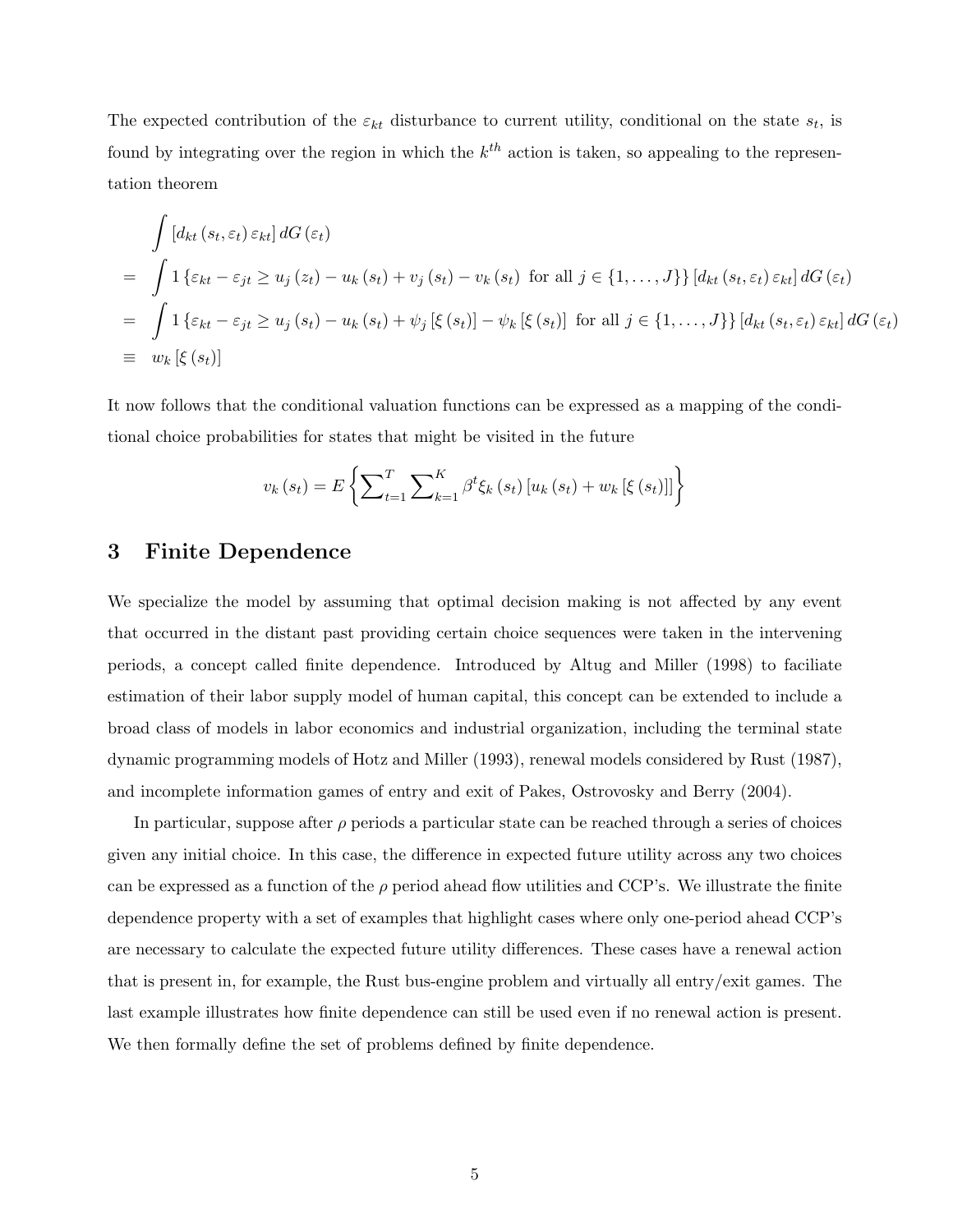#### 3.1 Example 1: Renewal problems

We first focus on a simple two choice model. Given the framework described above, Rust (1987) shows that if we make the additional assumption that the  $\epsilon_t$ 's are i.i.d. extreme value we can write the  $v$ 's as:

$$
v_0(s_t, \epsilon_t) = u_0(s_t, \epsilon_t) + \beta \left( \int \ln \left( \sum_{k=0}^1 \exp(v_k(s_{t+1})) \right) f(s_{t+1}|s_t, d_t = 0) + \gamma \right)
$$

$$
v_1(s_t, \epsilon_t) = u_1(s_t, \epsilon_t) + \beta \left( \int \ln \left( \sum_{k=0}^1 \exp(v_k(s_{t+1})) \right) f(s_{t+1}|s_t, d_t = 1) + \gamma \right)
$$

where  $\gamma$  is Euler's constant.

Note that what is inside the log is the denominator for the probability of choosing any of the alternatives. This will hold true for any representation where the  $\epsilon$ 's come from a  $GEV$  distribution. This implies that the  $v$ 's can be rewritten as:

$$
v_0(s_t, \epsilon_t) = u_0(s_t, \epsilon_t) + \beta \left( \int [v_0(s_{t+1}) - \ln(\xi_0(s_{t+1}))] f(s_{t+1}|s_t, d_t = 0) + \gamma \right)
$$
  

$$
v_1(s_t, \epsilon_t) = u_1(s_t, \epsilon_t) + \beta \left( \int [v_0(s_{t+1}) - \ln(\xi_0(s_{t+1}))] f(s_{t+1}|s_t, d_t = 1) + \gamma \right)
$$

There are some cases when the  $v_0$ 's are particularly easy to calculate. For example, if  $d_t = 0$  is an absorbing state,  $v_0$  is often specified as something that is linear in the parameters. If it is possible to consistently estimate the transitions  $f(s_{t+1}|s_t, d_t)$  and the one period ahead  $p_0$ 's, then the obtaining estimates of the  $u_1(z_t)$ 's simplifies to estimating a linear in the parameters logit. Note that whether T is finite or infinite has no bearing on the problem.

The condition that the probability of choosing an alternative depends only on current utility and on a one period ahead choice probability of a single choice is broader than just the cases satisfying the terminal state property. To see this, note that the probability of choosing an alternative is always relative to one of the choices:

$$
v_1(s_t, \epsilon_t) - v_0(s_t, \epsilon_t) = u_1(s_t, \epsilon_t) - u_0(s_t, \epsilon_t)
$$
  
+  $\beta \int [\ln(\xi_0(s_{t+1}))][f(z_{t+1}|z_t, d_t = 0) - f(s_{t+1}|s_t, d_t = 1)]$   
+  $\beta \int [v_0(s_{t+1})][f(s_{t+1}|s_t, d_t = 1) - f(s_{t+1}|s_t, d_t = 0)]$ 

If  $v_0$  does not depend the lagged choice except through the one period ahead flow utility then the future component effectively cancels out leaving the  $v(s_t)$ 's once again linear in the utility parameters. This is a special case of Altug and Miller (1998), which establishes how to write CCP's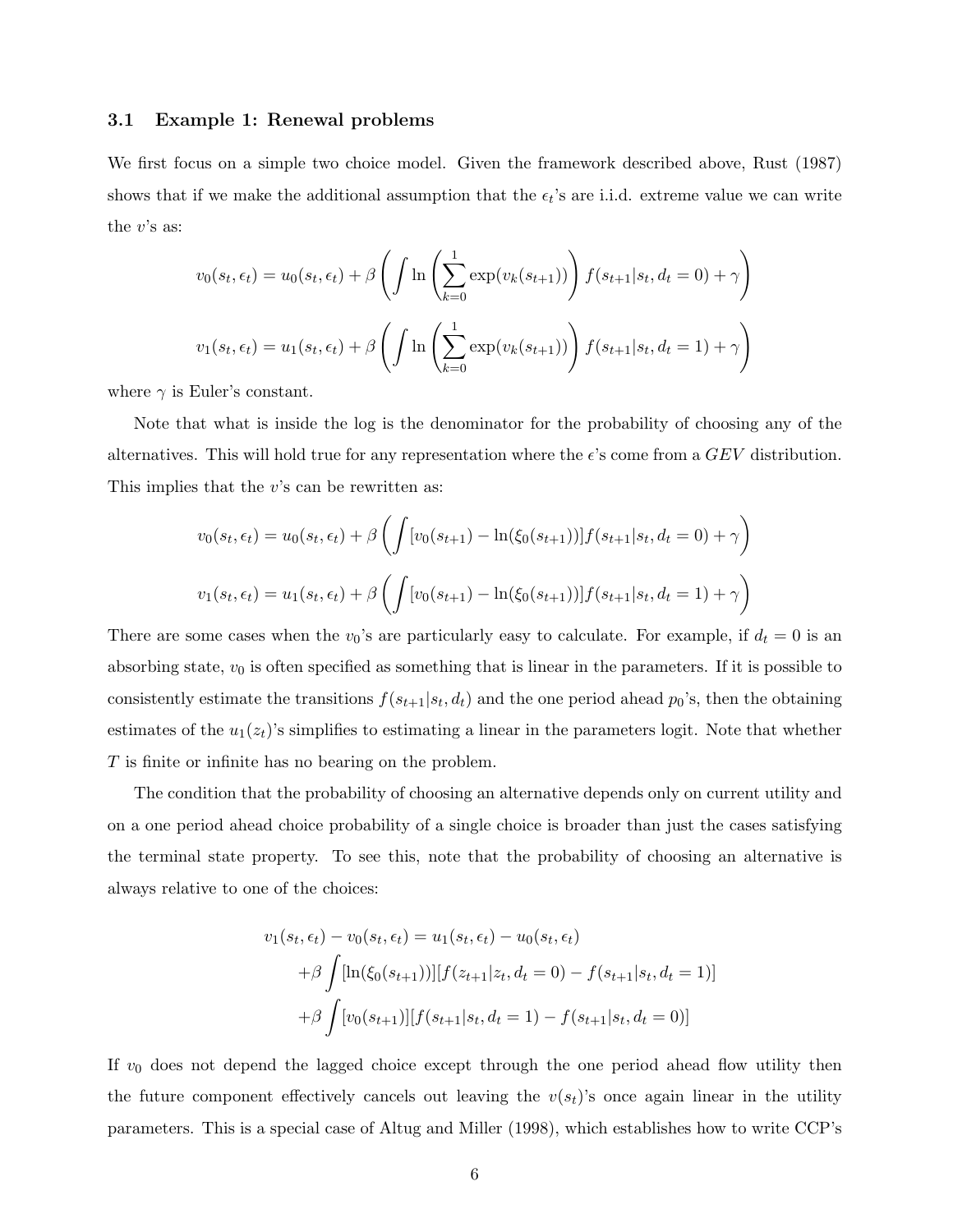when there is finite time dependence. Note that this does not rule out transitions of the state variables provided the transitions do not depend upon the choice. For ease of exposition, we label options where the value function depends only on the lagged choice through the current utility as having the one-period time dependence (OPTD) property. Many problems of interest naturally exhibit this property. Rust's bus engine problem is one, along with virtually every game that involves an exit decision.

This renewal property, where the difference in the value functions depends only on the linear flow utility, the one-period ahead transitions on the state variables, and the one-period ahead choice probabilities of a single choice, is not restricted solely to logit errors. Consider the case where the errors follow a nested logit specification and the 'outside option' depends upon the current state only through the one period ahead flow utlity, that is, it satisfies the OPTD property. The conditional value function is then:

$$
v_j(z_t, \epsilon_t) = u_j(z_t, \epsilon_t) + \beta \gamma
$$
  
+  $\beta \int \ln \left( \left( \sum_{k=1}^K \exp \left( \frac{v_k(s_{t+1})}{\sigma} \right) \right)^{\sigma} + \exp(v_0(s_{t+1})) \right) f(s_{t+1}|s_t, d_{tj})$ 

Writing the future component in terms of the probability of choosing the outside good yields:

$$
v_j(s_t, \epsilon_t) = u_j(s_t, \epsilon_t) + \beta \gamma
$$
  
+  $\beta \int [v_0(s_{t+1}) - \ln(\xi_0(s_{t+1}))] f(s_{t+1}|s_t, d_{tj})$ 

Note that this expression is identical to the simple logit example above. Differencing with respect to  $v_0$  then yields the same cancellations as before.

Conditional on one of the options having the OPTD property, the expression above will be the same for a broad class of correlation structures. Consider a mapping  $G: R^{K+1} \to R^1$  that satisfies the restrictions given in McFadden (1978) such that:

$$
F(\epsilon_0, \epsilon_1, ..., \epsilon_K) = \exp(-G(e^{\epsilon_0}, e^{\epsilon_1}, ..., e^{\epsilon_K}))
$$

is the cdf of multivariate extreme value distribution. Whenever  $G(\cdot)$  can be written as:

$$
G(e^{v}) = G(e^{v_1(s_t)}, ..., e^{v_K(s_t)}) + e^{v_0(s_t)}
$$

the conditional value function for choosing  $k$  can be written as:

$$
v_k(s_t, \epsilon_t) = u_k(s_t, \epsilon_t) + \beta \int \ln \left( G(e^{v_1(s_t)}, ..., e^{v_K(s_t)}) + e^{v_0(s_t)} \right) f(s_{t+1}|s_t, d_{tk})
$$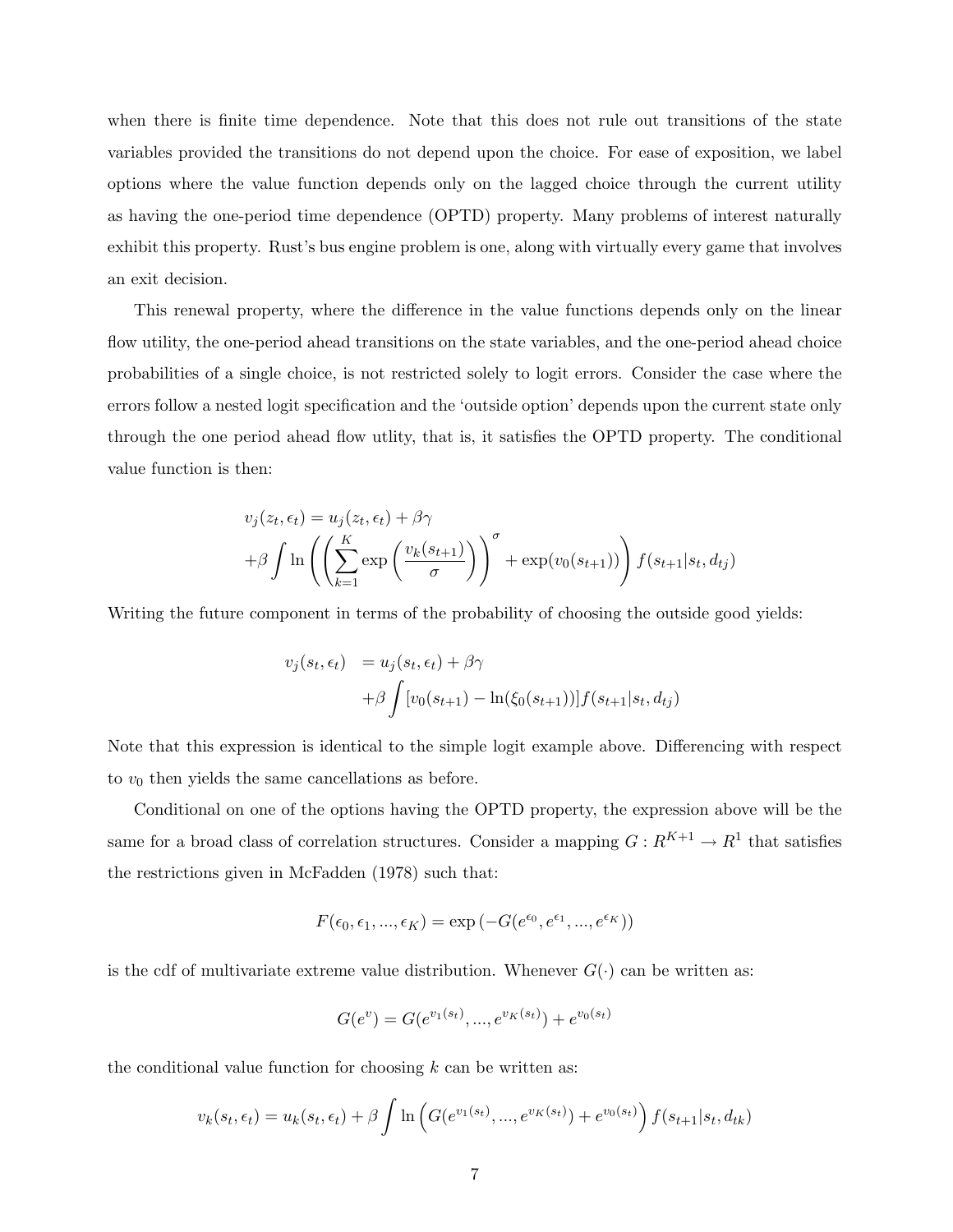Differencing with respect to  $v_0$  and substituting in for the future value term with  $[\exp(v_0(z_{t+1}))/\xi_0]$ yields:

$$
v_k(z_t, \epsilon_t) - v_0(s_t, \epsilon_t) = u_k(s_t, \epsilon_t) - u_0(s_t, \epsilon_t) + \beta \int [\ln(\xi_0(s_{t+1}))][f(s_{t+1}|s_t, d_{t0}) - f(s_{t+1}|s_t, d_{tk})]
$$

$$
+ \beta \int [v_0(s_{t+1})][f(s_{t+1}|s_t, d_{tk}) - f(s_{t+1}|s_t, d_{t0})]
$$

If choice 0 is a terminal state or if  $v_0$  does not depend upon the choice made in the previous period except in the flow utility then the last line is easily calculated since the future portion cancels out. Note that this structure can accommodate quite complex error structures. For example, Bresnahan, Stern, and Trajtenberg (1997) allow errors to be correlated across multiple nests. Hence, only the CCP's for the outside good are needed to avoid solving the backwards-recursion or fixed point problem. Moreover, by using the techniques developed below to incorporate unobserved heterogeneity, the GEV assumption is quite weak. In particular, we can approximate correlation among the  $\epsilon$ 's with a finite mixture distribution and keep the additive separability of the outside option conditional on the draw from the mixture distribution.

#### 3.2 Example 2: Dynamic Entry/Exit

To further illustrate the simplicity and versatility of our estimator, we show how it can be applied to the dynamic entry/exit game that forms the basis for the second Monte Carlo discussed in section ??. The game is in discrete time with an infinite horizon. Players are assumed to employ strategies consistent with a Markov Perfect Equilibrium. There are M markets with one potential entrant arriving in each market in each period. Potential entrants choose whether or not to enter the market and, once in the market, continue to choose whether or not to stay. If the firm leaves the market, it disappears, which also occurs if it chooses not to enter (whether the firm dies or enters the pool of potential entrants to be assigned to a market is not relevant to the problem for large M).For simplicity, we assume that there can be at most 2 firms in a market.

Firms are identical but subject to private i.i.d. profit shocks for staying in or entering a market. These shocks are distributed i.i.d. Type I extreme value and only affect the cost of staying in the market. Since we are focusing on a simple entry/exit example, we assume that firm identity is not important, except for whether the firm is an incumbent or a potential entrant (and only the number of such firms matters). All choices occur simultaneously. Expected lifetime profits for firm  $i$  depend upon:

1. Whether there is another player,  $E_j \in \{0, 1\}$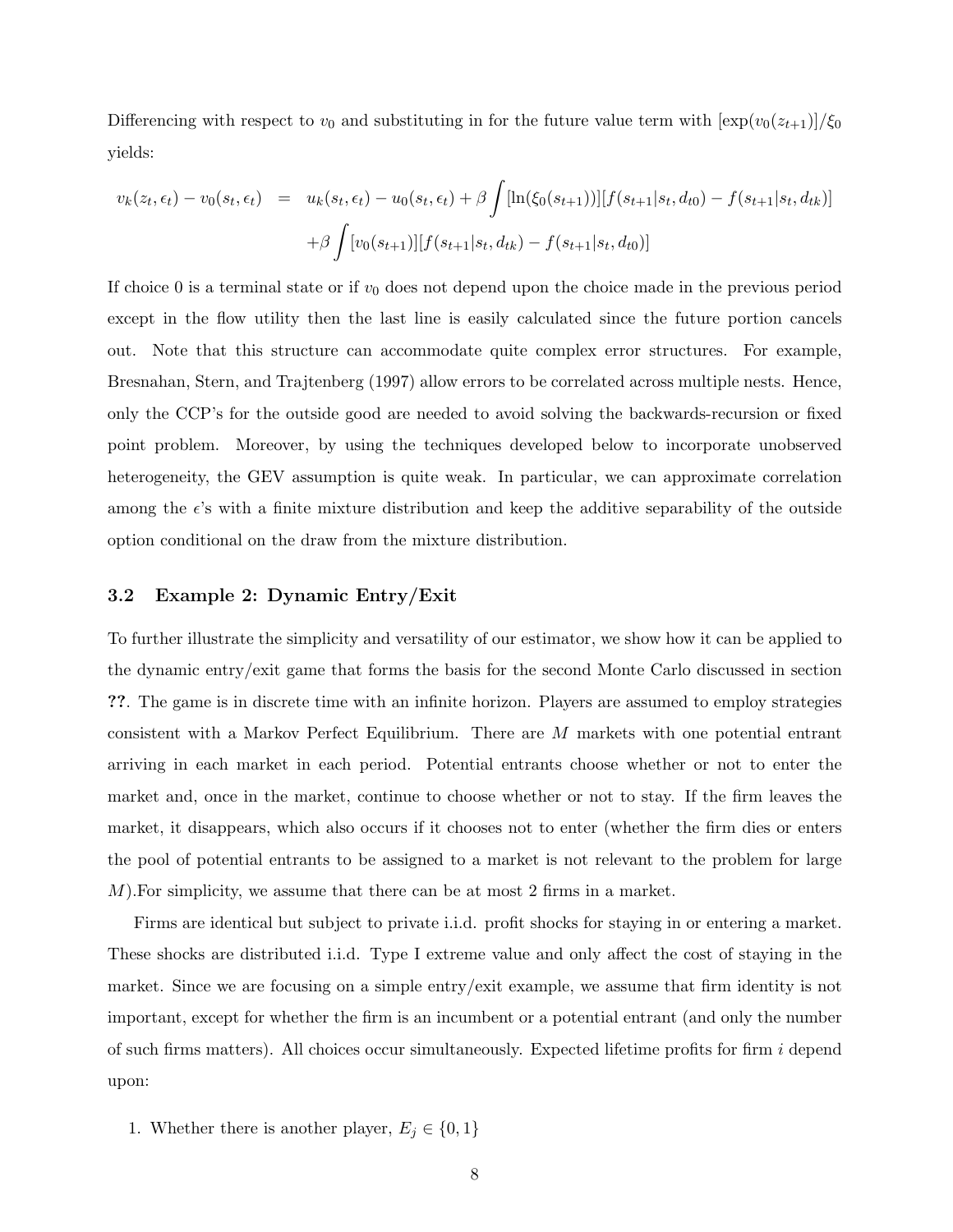- 2. Whether firm i is an incumbent,  $I_i \in \{0, 1\}$
- 3. If there is another player, whether that player is an incumbent,  $I_j \in \{0, 1\}$
- 4. A state variable  $s \in \{0,1\}$  which transitions according to  $f(s'|s)$ .

The realized flow profits for i, denoted  $\pi$ , then depend upon whether the firm ends up a monopolist or a duopolist,  $D \in \{0,1\}$ , whether the firm started out as an incumbent, and the state of demand. We can then express expected lifetime profits from entering as:

$$
v_i(E_j, I_i, I_j, s) = \sum_{k=0}^{1} \xi_k(1, I_j, I_i, s) \left(\pi(k, I_i, s) + \beta \sum_{s'=1}^{2} V(1, 1, k, s') f(s'|s)\right) + \epsilon_i
$$

where  $\xi_0$  and  $\xi_1$  are the probabilities of the other firm staying out of and in the market, respectively. With the profits for exiting left as a deterministic scrap value  $SV$ , the i.i.d. Type I extreme value  $\epsilon$ 's imply that we can write the previous expression as:

$$
v_i(E_j, I_i, I_j, s) = \sum_{k=0}^{1} \xi_k(1, I_j, I_i, s) \left( \pi(k, I_i, s) + \beta \gamma + \beta SV - \beta \sum_{s'=1}^{2} \ln[\xi_0(1, 1, k, s')] f(s'|s) \right) + \epsilon_i
$$

#### 3.3 Example 3: Female Labor Supply

We now show an example where the future value terms depend upon more than the one-period CCP's. Each period until  $T$  a woman chooses whether or not to work. Earnings at her work depend upon her experience,  $h_t$ , and whether or not she worked in the previous period. Let  $d_t = 1$  if the woman works and 0 if she does not. Since the v's will depend upon accumulated experience, leaving the workforce does not amount to starting over. For both the choice to work at time  $t$  and the choice to not work at time  $t$  we need to write the expected future utility for each of the choices such that the v term factored out from the expected future utility for both choices  $\rho$  periods ahead is the same and hence cancel out. Let the  $\epsilon$ 's associated with each of the choices be iid Type I extreme value. The value function for working is:

$$
v_1(h_t, d_{t-1}, \epsilon_t) = u_1(h_t, d_{t-1}, \epsilon_t) + \ln \left[ \exp(v_1(h_t + 1, 1)) + \exp(v_0(h_t + 1, 1)) \right]
$$

Since eventually we are going to be working with  $v_1(h_t, d_{t-1}) - v_0(h_t, d_{t-1})$  we want to choose to reformulate the expected future utility above such that a different formulation for the expected future utility for not working will lead to a cancelation. Since by working an additional year of work experience is accumulated, we want to reformulate the expected future utility conditional on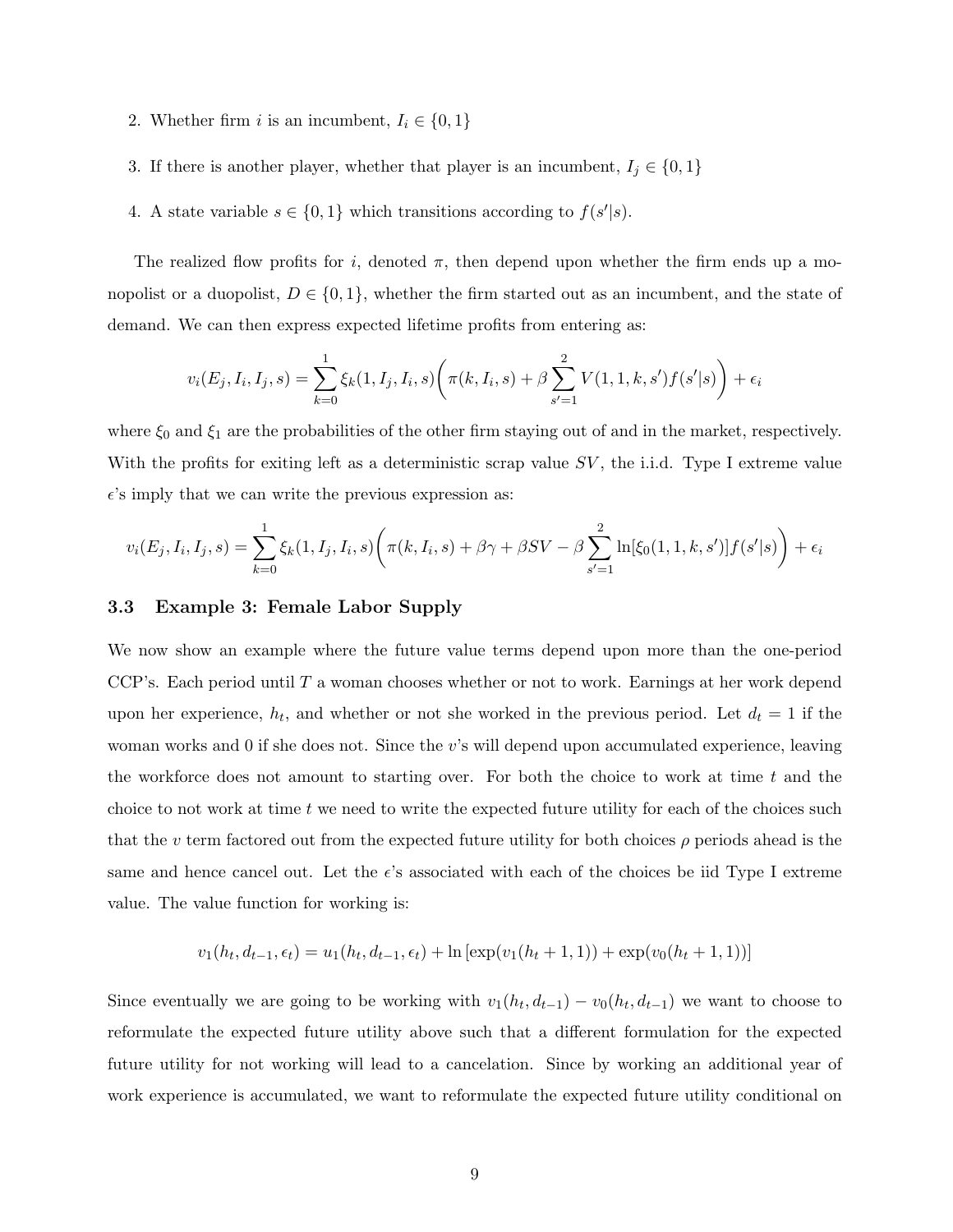working as the conditional of value of not working plus a function of the CCP's:

$$
v_1(h_t, d_{t-1}, \epsilon_t) = u_1(h_t, d_{t-1}, \epsilon_t) + v_0(h_t + 1, 1) + \ln \left[ \exp(v_1(h_t + 1) - (v_0(h_t + 1, 1)) + 1 \right]
$$
  
=  $u_1(h_t, d_{t-1}, \epsilon_t) + v_0(h_t + 1, 1) - \ln(\xi_0(h_t + 1, 1))$ 

Substituting in for  $v_0(h_t + 1, 1)$  with the flow utility plus the expected future utility and again differencing out with respect to the no work option yields:

$$
v_1(h_t, d_{t-1}, \epsilon_t) = u_1(h_t, d_{t-1}, \epsilon_t) - \beta \ln(\xi_0(h_t+1, 1)) + \beta u_0(h_t+1, 1) - \beta^2 \ln(\xi_0(h_t+1, 0)) + \beta^2 v_0(h_t+1, 0)
$$

If we can then write down  $v_0(h_t, d_{t-1}, \epsilon_t)$  such that the last term is also  $\beta^2 v_0(h_t + 1, 0)$  then once we take differences these terms will cancel out. We will then have the differenced conditional value functions written solely as a function of the two-period ahead flow utilities and the two-period ahead conditional choice probabilities. For  $v_0$ , we want to now write the one-period ahead expected future utility relative to working and write the two period-ahead expected future utility relative to not working yielding:

$$
v_0(h_t, d_{t-1}, \epsilon_t) = u_0(h_t, d_{t-1}, \epsilon_t) - \beta \ln(\xi_1(h_t, 1)) + \beta u_1(h_t, 0) - \beta^2 \ln(\xi_0(h_t + 1, 1)) + \beta^2 v_0(h_t + 1, 0)
$$

Now taking  $v_1(h_t, d_{t-1}) - v_0(h_t, d_{t-1})$  yields the cancelation:

$$
v_1 - v_0 = u_1(h_t, d_{t-1}, \epsilon_t) - u_0(h_t, d_{t-1}, \epsilon_t) + \beta \left[ u_0(h_t + 1, 1) - u_1(h_t, 0, s_t) - \ln(\xi_0(h_t + 1, 1, 1)) + \ln(\xi_1(h_t, 0)) + \beta \left( u_0(h_t + 1, 0) - u_0(h_{t+1}, 1) - \ln(\xi_0(h_t + 1, 0) + \ln(\xi_0(h_t + 1, 1)) \right) \right]
$$

#### 3.4 The Finite Dependence Class

To define the full finite dependence class we introduce some extra notation. Let  $S \times S$  denote the Cartesian product of pairs of states  $(r, s)$ . Loosely speaking, finite dependence means returning, in a finite number of periods, to the S diagonal states generically denoted by  $(s, s) \in R_0$ , from any coordinate pair  $(r, s) \in S \times S$  that can be reached from  $R_0$  within a single period.

First consider the set of  $(r, s)$  coordinates that might occur after one period displacements from  $R_0$ , reached by any choice pair  $(j, k) \in D \times D$  that determines the probability support of one period outcomes according to the transitions  $F_j(r|s_0)$  and  $F_k(s|s_0)$ . More formally this set, denoted by  $A \subseteq S \times S$ , is defined as

$$
A \equiv \{(r, s) \in S \times S : F_j(r \mid s_0) F_k(s \mid s_0) > 0 \text{ for some } (j, k) \in D \times D \text{ and } s_0 \in S\}
$$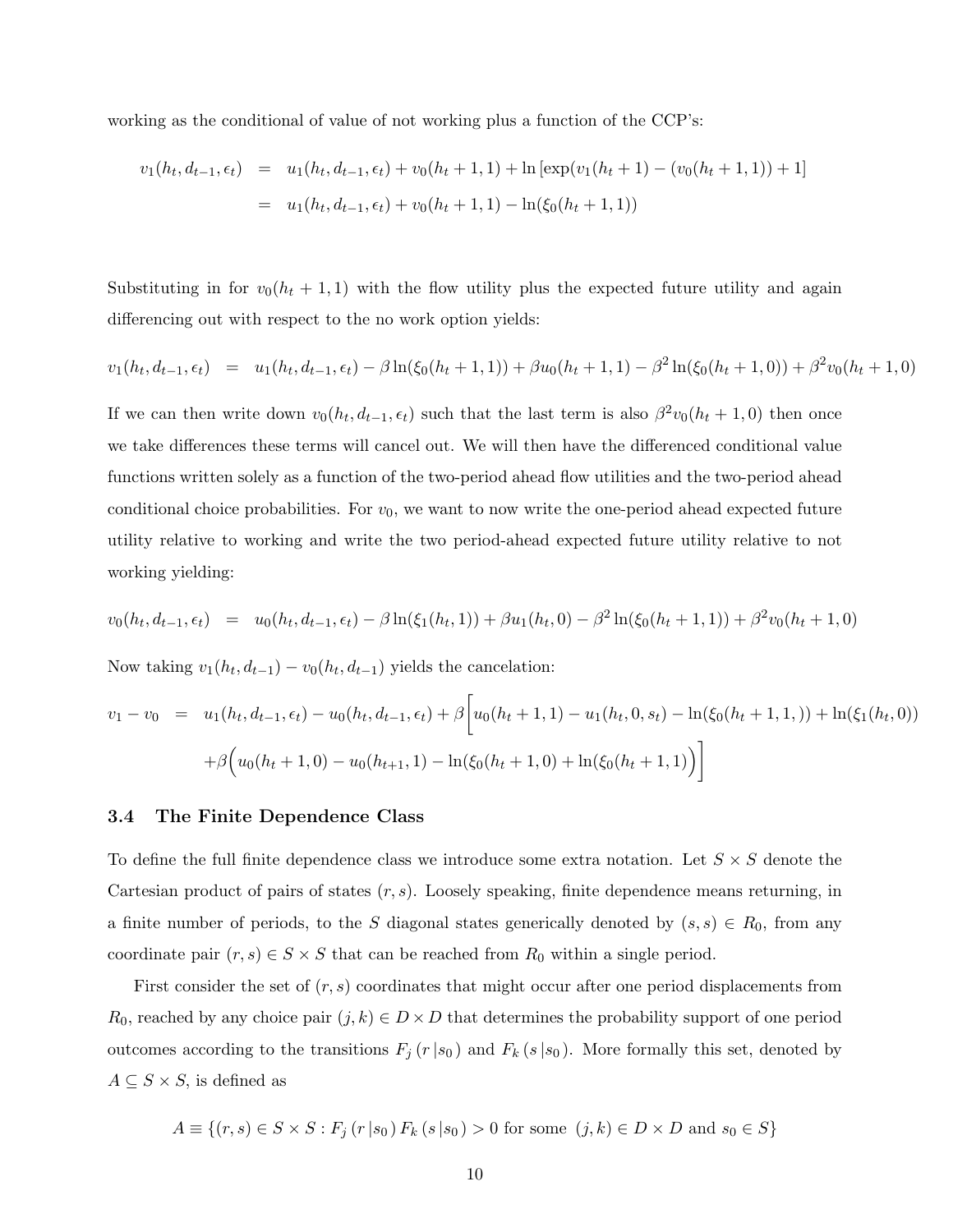and by construction is symmetric; if  $(r, s) \in A$ , then  $(s, r) \in A$  too.

Now let  $R_1$  denote the set of  $(r, s)$  coordinate pairs that can reach  $R_0$  in one period for sure given some (typically non-optimal but perhaps optimal) choice pair and the state transition matrices. That is

$$
R_1 \equiv \{(r, s) \in S \times S : F_j(s_0|r) F_k(s_0|s) = 1 \text{ for some } (j, k) \in D \times D \text{ and } s_0 \in S\}
$$

By definition, associated with every coordinate pair  $(r, s) \in R_1$  there are two actions, j and k, that respectively take state r to state  $s_0$  and state s to state  $s_0$ , meaning  $F_j(s'|r) = F_k(s'|s) = 0$  for all  $s' \neq s_0$ .

We can recursively define  $R_h$  as the set of paired states that are moved closer together by some action pair  $(j, k)$ , in the sense of reaching a lower indexed set  $R_g$  for some  $g < h$  the very next period.

$$
R_{h} \equiv \left\{ \begin{array}{c} (r,s) \in S \times S : \left[ \sum_{r'=1}^{S} \sum_{s'=1}^{S} 1 \left\{ (r',s') \in \bigcup_{g=1}^{h-1} R_{g} \right\} F_{j} (r' | r) F_{k} (s' | s) \right] = 1 \\ \text{for some } (j,k) \in D \times D \end{array} \right\}
$$

Similarly an action pair  $(j, k) \in D \times D$  is said to validate  $R_h$  if there exists some  $(r, s) \in S \times S$ , such that taking the actions moves the pair of states next period into  $R_g$  for some  $g < h$ . Because there are only  $S(S-1)/2$  distinct paired states, it follows that  $h < S(S+1)/2$  and hence is finite. Notice that validating action pairs might be associated with stochastic transition matrices, but the support of the matrix is a proper subset of  $S \times S$ . For example if  $(j, k)$  validates  $R_h$  from  $(r, s)$  and  $(r', s') \in R_h$ , then  $F_j(r' | r) + F_k(s' | s) = 0$ .

A sequential game of incomplete information or a dynamic optimization problem of the type defined in the previous section, exhibits finite dependence if  $R$ , the union of the  $R_h$  sets, covers  $A$ , that is

$$
A \subseteq R \equiv \bigcup_{h=1}^{\rho} R_h
$$

for some  $\rho < S(S+1)/2$ . By definition a problem with finite dependence  $\rho$  boasts a decision rule  $\lambda(s)$ , a mapping from S to D, that validates  $R_h$  for each  $h \in \{1, \ldots, \rho\}$ , implying that if the rule is followed, the pair of state returns to the diagonal after  $\rho$  periods at most, after an initital one period displacement from the diagonal into A. The rule is not unique since there are no restrictions placed on behavior in the complement of R (with respect to  $S \times S$ ) but this is immaterial for our purposes. We let  $F_{\lambda}(s'|s)$  denote the probability that the state moves from s to s' under  $\lambda(s)$ .

Estimation of the structrual parameters is based on restrictions that the conditional choice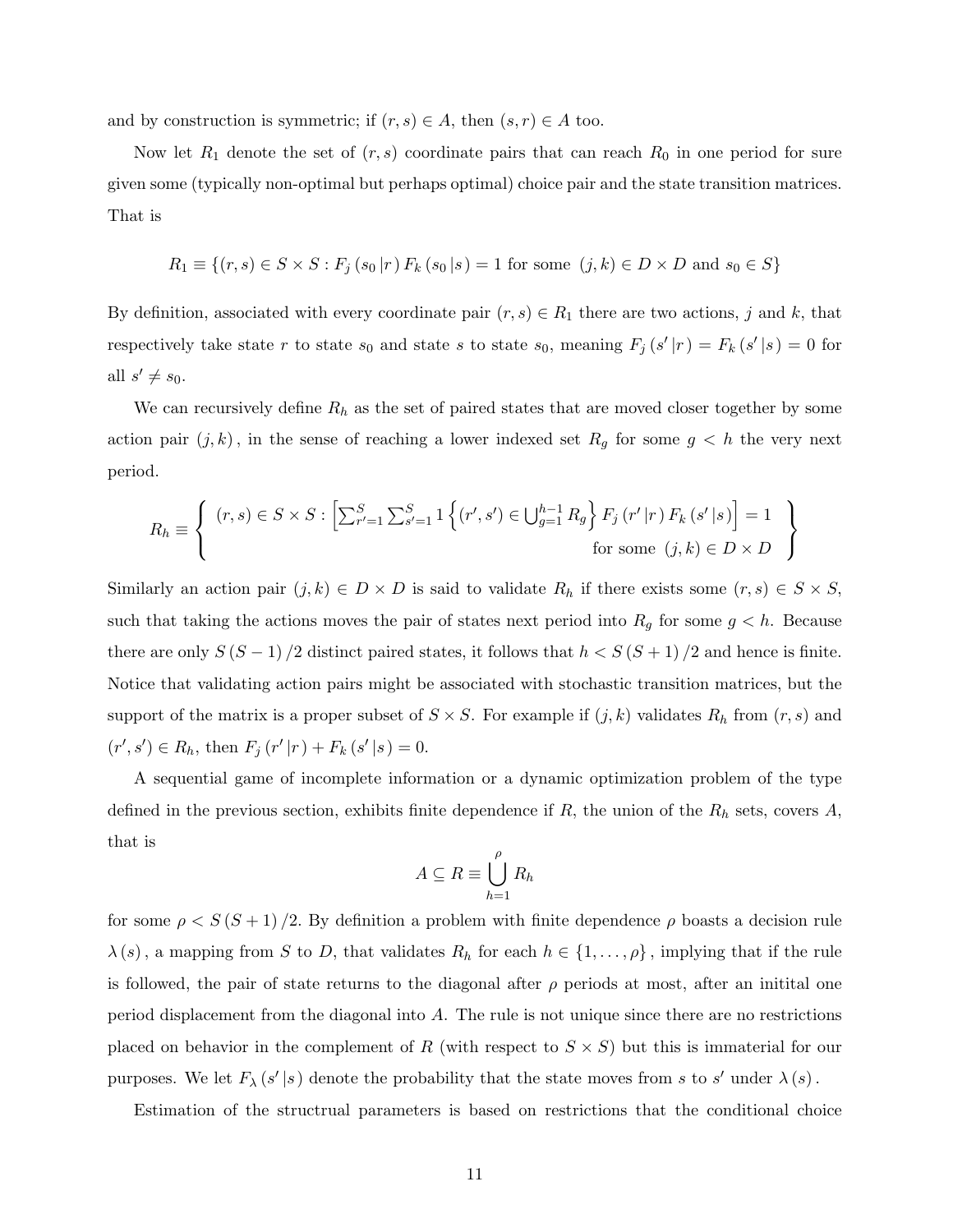probabilities satisfy under optimization, namely

$$
\xi_{k}(s) = \int d_{kt}(s, \varepsilon_{t}) dG(\varepsilon_{t})
$$
  
=  $Pr \{v_{k}(s) - v_{l}(s) \ge u_{l}(s) - u_{k}(s) \text{ for all } l \in \{1, ..., K\} | s \}$ 

We now show how the inversion theorem of Hotz and Miller can be used in conjunction with finite dependence to form a tractable expression for the differences in the conditional valuation functions,  $v_k(s) - v_l(s)$ . Given an action pair  $(k, l)$  the probability of reaching  $(s', s'')$  is  $F_k(s' | s) F_l(s'' | s)$ while the probability of reaching  $(s'', s')$  is  $F_k(s' | s) F_l(s'' | s)$ . Summing over  $(s', s'')$  for say  $s' < s''$ we have

$$
v_{k}(s) - v_{l}(s) = \sum_{s''=1}^{S} \sum_{s'=1}^{s''} \left[ v(s') - v(s'') \right] \left[ F_{k}(s' | s) F_{l}(s'' | s) - F_{k}(s' | s) F_{l}(s'' | s) \right]
$$

For any decision rule  $\lambda(s)$  the value function can be written as

$$
v(s) = \sum_{k=1}^{K} \left\{ \xi_k(s) \left( u_k(s) + w_k \left[ \xi(s) \right] + v_k(s) \right) \right\}
$$
  
= 
$$
\sum_{k=1}^{K} \left\{ \xi_k(s) \left( u_k(s) + w_k \left[ \xi(s) \right] + \psi_{k,\lambda(s)} \left[ \xi(s) \right] \right) \right\} + v_{\lambda(s)}(s)
$$

The second line uses the definition of  $\psi_{k\lambda(s)}$  [ξ (s)] as the the difference  $v_k(s) - v_{\lambda(s)}(s)$ . In words, the agent must be compensated an amount

$$
\sum\nolimits_{k=1}^{K} \xi_{k}\left(s\right)\psi_{k,\lambda\left(s\right)}\left[\xi\left(s\right)\right]
$$

in order to induce him to take action  $\lambda(s)$  at state s resulting in a continuation value of  $v_{\lambda(s)}(s)$ . From the definition of  $v_{\lambda(s)}(s)$  and  $v(s')$  we now obtain

$$
v(s) = \sum_{k=1}^{K} \left\{ \xi_k(s) \left( u_k(s) + w_k \left[ \xi(s) \right] + \psi_{k\lambda(s)} \left[ \xi(s) \right] \right) \right\} + \sum_{r=1}^{S} \beta v(r) F_{\lambda}^{(1)}(r|s)
$$
  
= 
$$
\sum_{t=1}^{T} \sum_{r=1}^{S} \sum_{k=1}^{K} \beta^t \xi_k(r) \left\{ u_k(r) + w_k \left[ \xi(r) \right] + \psi_{k\lambda(r)} \left[ \xi(r) \right] \right\} F_{\lambda}^{(t)}(r|s)
$$

The last line telescopes the first expression using an induction, and in the infinite horizon case exploits the fact that  $\beta < 1$  and the expected utility terms are bounded.

Suppose the problem has finite dependence of period  $\rho$ , validated by choice rule  $\lambda(s)$ . If we difference the value function evaluated at  $(s', s'') \in A$ , then by definition the terms beyond  $\rho$  drop out and we are left with

$$
v(s') - v(s'') = \sum_{t=1}^{\rho} \sum_{r=1}^{S} \sum_{k=1}^{K} \beta^{t} \left\{ \xi_{k}(r) \left( u_{k}(r) + w_{k} \left[ \xi(r) \right] \right) + \xi_{k}(r) \psi_{k}(\gamma) \left[ \xi(r) \right] \right\} \left[ F_{\lambda}^{(t)}(r \left| s' \right) - F_{\lambda}^{(t)}(r \left| s'' \right) \right]
$$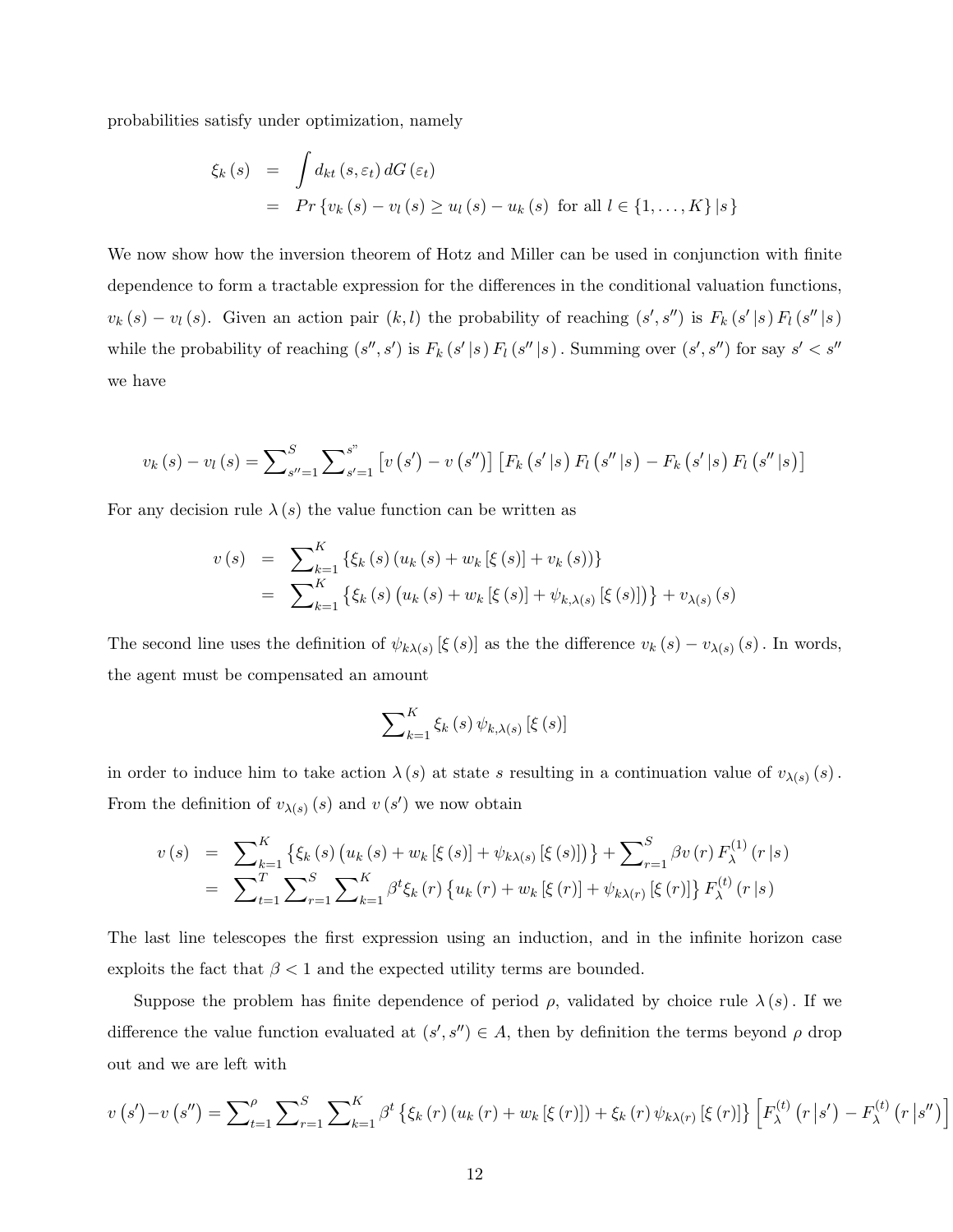Successively substituting the expression for  $v(s') - v(s'')$  into the expression for  $v_k(s) - v_l(s)$ and then the resulting expression for  $v_k(s) - v_l(s)$  into the expression fot the condtional choice probabilities, we obtain an expression that is is easy to eavluate if the probability itself can be cheaply computed.

In Altug and Miller (1998) the state variables follow a deterministic law of motion, action  $k \in \{1, \ldots, K\}$  inducing the state to move from say  $s_0$  to  $s_{0k}$ . Given finite dependence of length  $\rho$ with validating rule  $\lambda$ , we denote by  $\{\lambda_{1k},\ldots,\lambda_{\rho k}\}\)$  the sequence of choices prescribed by  $\lambda$  over the next  $\rho$  periods that ensure the state will reach  $s_{0\rho}$  on date  $t + \rho + 1$  given its initial value of  $s_{0k}$ , and denote the intermediate sequence of states associated with  $\{\lambda_{1k}, \ldots, \lambda_{\rho k}\}\;$  by  $\{s_{0k}^{(1)}\}$  $\frac{(1)}{0k},\ldots,s\frac{(p)}{0k}$  $\begin{matrix}(\rho)\0k\end{matrix}$ . Consequently the expected valuation function simplifies to

$$
v(s_{0k}) = \sum_{t=1}^{\rho} \beta^{t} \left[ u_{\lambda_{tk}} \left( s_{0k}^{(t)} \right) + w_{\lambda_{tk}} \left( s_{0k}^{(t)} \right) + \sum_{j=1}^{K} \xi_{j} \left( s_{0k}^{(t)} \right) \psi_{j,\lambda_{tk}} \left[ \xi \left( s_{0k}^{(t)} \right) \right] \right] + \beta^{\rho+1} v(s_{0\rho})
$$

Differencing  $v(s_{0k})$  and  $v(s_{0l})$ , the  $\beta^{\rho+1}v(s_{0\rho})$  term immediately drops out. Since the law of motion for the state variables is deterministic  $v_k(s_0) = v(s_{0k})$  implying

$$
\xi_{k}(s) = Pr\left\{\begin{array}{l}\sum_{t=1}^{\rho}\beta^{t}\left[\begin{array}{c}u_{\lambda_{tk}}\left(s_{0k}^{(t)}\right)-u_{\lambda_{tl}}\left(s_{0l}^{(t)}\right)+w_{\lambda_{tk}}\left(s_{0k}^{(t)}\right)-w_{\lambda_{tl}}\left(s_{0l}^{(t)}\right)\right] \\ +\sum_{j=1}^{K}\left(\xi_{j}\left(s_{0k}^{(t)}\right)\psi_{j,\lambda_{tk}}\left[\xi\left(s_{0k}^{(t)}\right)\right]-\xi_{j}\left(s_{0l}^{(t)}\right)\psi_{j,\lambda_{tl}}\left[\xi\left(s_{0l}^{(t)}\right)\right]\right)\end{array}\right] \geq u_{l}(s) - u_{k}(s)\right\} \text{ for all } l \in \{1,\ldots,K\}\left|s\right\rangle
$$

The estimator for the discrete choice part of their framework is based on this expression, and also assumes that the state  $s \in S$  is observed. Our econometric contribution develops, for a much larger class of dynamic optimization problems and games with incomplete information, a computationally feasible estimator for frameworks where the states s and their transitions  $F_k(s'|s)$  are only partially observed.

## 4 Unobserved Heterogeneity, CCP's, and Finite Dependence

This section explains the algorithm we use for estimating dynamic optimization problems and games of incomplete information where there is unobserved heterogeneity that evolves over time as a stochastic process, and the finite dependence assumption is satisfied. We consider a panel data set of N individuals, T choices for each individual  $n \in \{1, \ldots, N\}$  are observed, along with a subvector of their state variables. Observations are independent across individuals. We partition the state variables  $s_{nt}$  into those observed by the econometrician  $x_{nt} \in \{x_1, \ldots x_X\}$  and, with some abuse of notation, those that are not observed  $s_{nt} \in \{s_1, \ldots s_S\}$ . The  $n^{th}$  individual's unobserved type  $s_{nt}$  at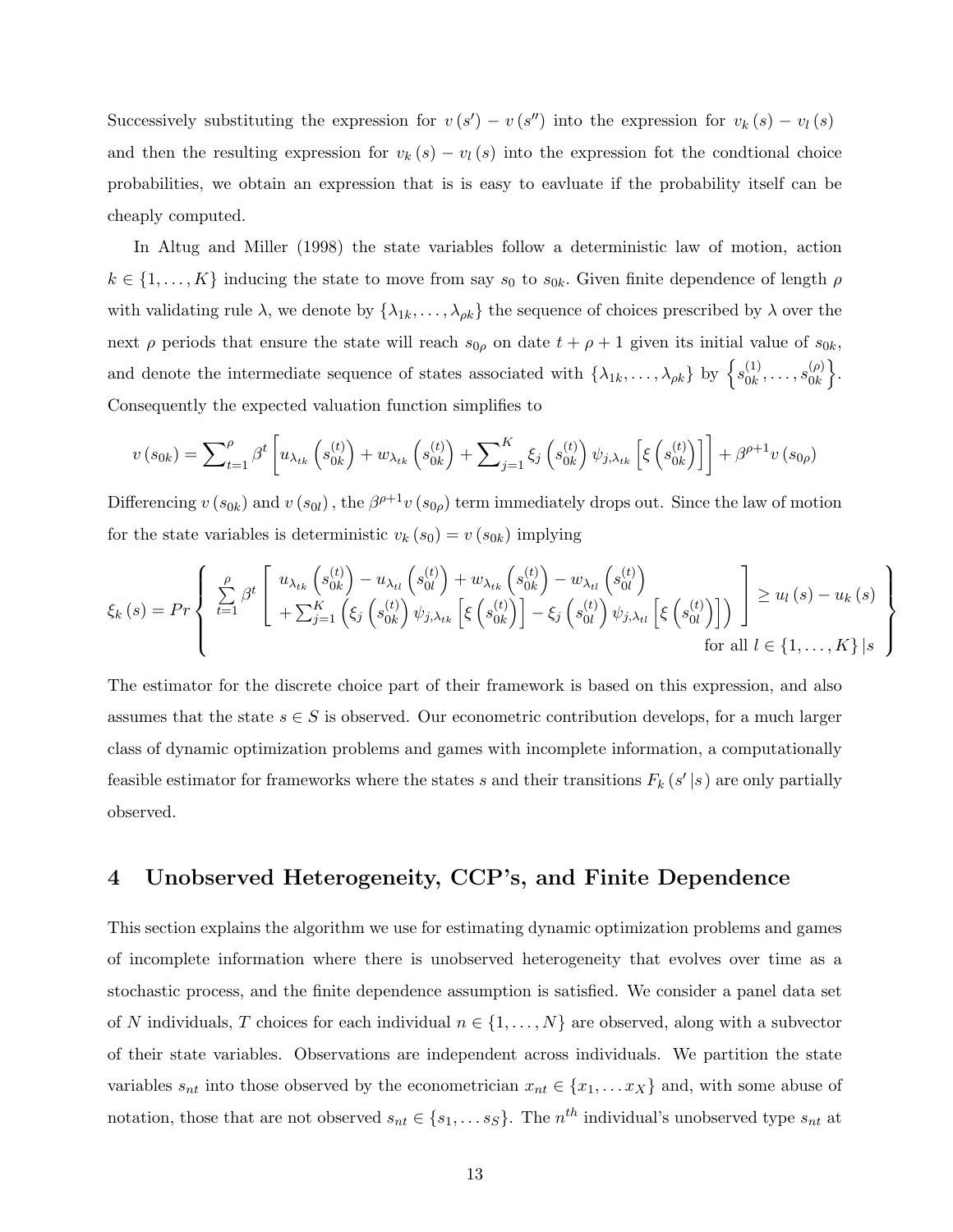time t may affect both the utility function and the transition functions on the observed variables and may also evolve over time. Suppose the initial probability of being assigned to state  $s_i$  is  $\pi_i$ . States follow a Markov process with  $p_{jk}$  dictating the probability of transitioning from state or type j to type  $k<sup>3</sup>$ . The structural parameters that define the utility outcomes for the problem are denoted by  $\theta_1 \in \Theta_1$  and the set of conditional choice probabilities (the  $\xi$ 's) are treated as nuisance parameters in the estimation.

Let  $\mathcal{L}(d_{nt} | x_{nt}, s; \theta_1, \pi, p, \xi)$  be the likelihood of observing individual n make choice  $d_{nt}$  at time t, conditional on being in state  $(x_{nt}, s)$ , given structural parameter  $\theta_1$  and nuisance parameter  $\xi$ . Forming their product over the  $T$  periods we obtain the likelihood of any given path of choices and  $(d_{n1},...,d_{nT})$ , conditional on the  $(x_{n1},...,x_{nT})$  sequence and the unobserved state variables  $(s(1), \ldots, s(T))$ . Integrating the product over the inital unobserved state with probability distribution  $\pi$  and the subsequent probability transitions p then yields the likelihood of observing the choices  $d_n$  conditional on  $x_n$  given  $(\theta_1, \pi, p, \xi)$ :

$$
L(d_n | x_n, \theta_1, \pi, p, \xi) \equiv \sum_{s(1)}^{S} \sum_{s(2)}^{S} \dots \sum_{s(T)}^{S} \pi_{s(1)} \mathcal{L}(d_{n1} | x_{n1}, s(1); \theta_1, \pi, p, \xi) \prod_{t=2}^{T} p_{s(t-1), s(t)} \mathcal{L}(d_{nt} | x_{nt}, s(t); \theta_1, \pi, p, \xi)
$$

Therefore the log likelihood for the sample is:<sup>4</sup>

$$
\sum_{n=1}^{N} \log L\left(d_n \left|x_n, \theta_1, \pi, p, \xi\right.\right) \tag{1}
$$

Directly maximizing the log likelihood above is typically very costly. However, in time series models with regime-switching, Hamilton has (1990) shown that the EM algorithm simplifies this optimization problem substantially. An alternative to maximizing (1) directly is to iteratively maximize the expected log likelihood:

$$
\sum_{n=1}^{N} \sum_{s=1}^{S} \sum_{t=1}^{T} q_{nst}^{(m)} \log \mathcal{L} \left( d_{nt} \left| x_{nt}, s; \theta_1, \pi^{(m)}, p^{(m)}, \xi^{(m)} \right. \right) \tag{2}
$$

with respect to  $\theta_1$  to obtain  $\theta_1^{(m+1)}$  $\binom{(m+1)}{1}$  until convergence is attained, by treating  $q_{1nst}^{(m)}$  as a fixed scalar and  $(\pi^{(m)}, p^{(m)}, \xi^{(m)})$  as a fixed vector in each optimization step. Here,  $q_{1nst} \equiv q_{1st} (d_n, x_n, \theta_1, \pi, p, \xi)$ 

$$
\sum_{n=1}^{N} \log \left( \sum_{s=1}^{S} \prod_{t=1}^{T} \pi_{s} \mathcal{L}_{nst} \right)
$$

<sup>&</sup>lt;sup>3</sup>Note that this nests both the case where unobserved heterogeneity is permanent (the transition matrix would be an  $S \times S$  identity matrix) and the case where the unobserved state is completely transitory (the transition matrix would have the same values in row j as in row k for all j and k).

<sup>&</sup>lt;sup>4</sup>Note that when unobserved heterogeneity is permanent the log likelihood for the sample is given by: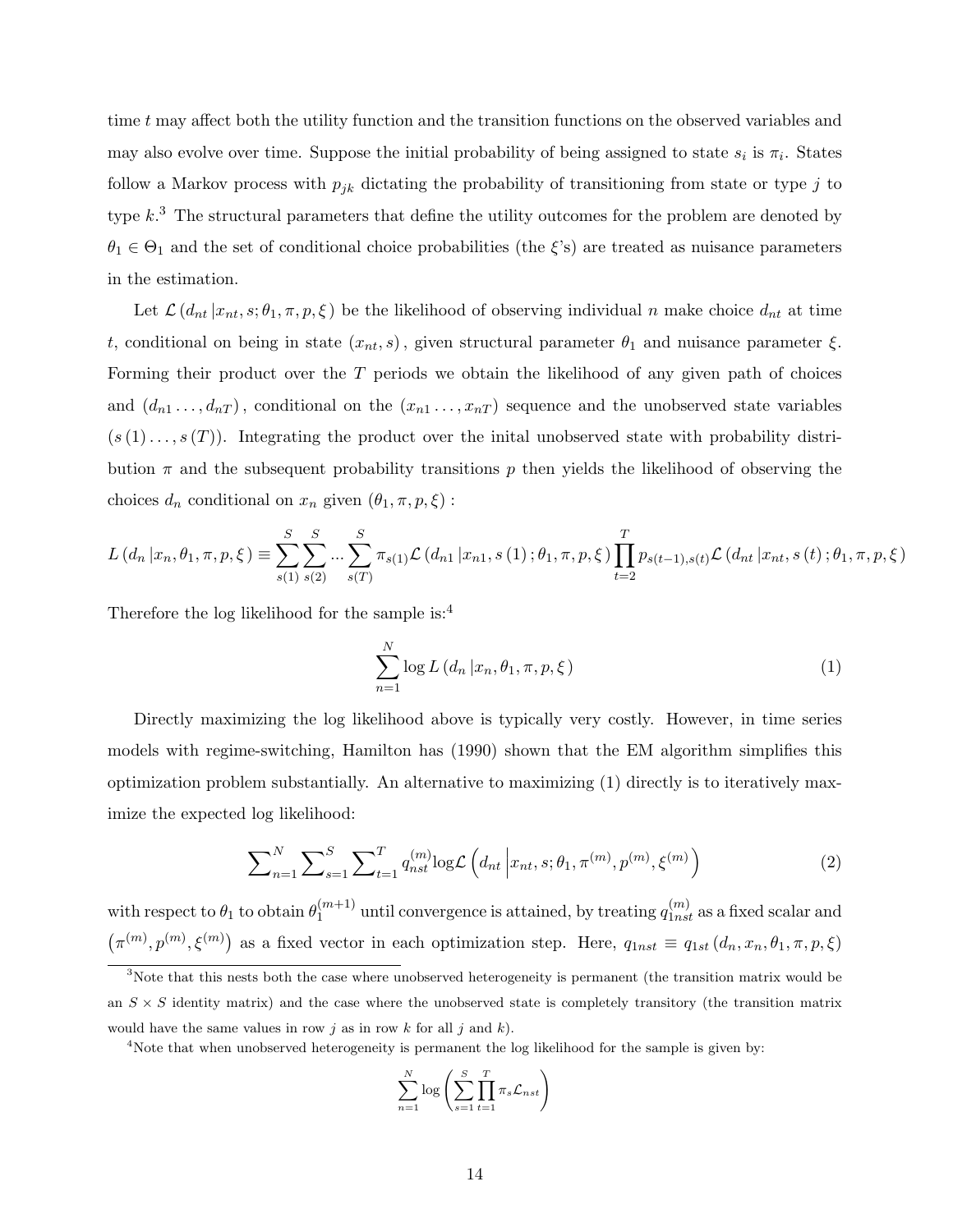is formally defined below as the probability that individual  $n$  is in state s at time t given the parameter values  $(\theta_1^{(m)})$  $\binom{m}{1}, \pi^{(m)}, p^{(m)}, \xi^{(m)}$  conditional on the all the data about n, which we denote by  $(d_n, x_n) \equiv (d_{n1}, x_{n1}, \dots, d_{nT}, x_{nT})$ . Finally,  $\xi^{(m)}$  is a vector of conditional choice probability estimates plugged into the  $m<sup>th</sup>$  iteration and updated as described below.

Let  $(\theta_1^*, \xi^*)$  denote the converged values of the structural and nuisance parameters from the EM algorithm. Following the same arguments as given in Arcidiacono and Jones (2003), the EM solution satisfies the first order conditions derived from maximizing (1) with respect to  $\theta_1$  given  $\xi^*$ . The value of taking the EM approach is that for many paramterizations, each step has a closed form solution, and only low dimensional matrix inversions are required. We now formally define the mapping  $q_{nst}$   $(d_n, x_n, \theta_1, \pi, p, \xi)$ , the iterations  $(\theta_1^{(m)}$  $\binom{m}{1}, \pi^{(m)}, p^{(m)}, \xi^{(m)}\Big)$ , show how the likelihood is evaluated, and then summarize the steps.

To define  $q_{nst}(d_n, x_n, \theta_1, \pi, p, \xi)$ , let  $L_{nsr}(d_n | x_n, \theta_1, \pi, p, \xi)$  denote the joint probability of state s occurring at date r for the  $n^{th}$  individual and observing the choice sequence  $d_n$ , conditional on the exogenous variables  $x_n$ , when the structural parameters take value  $(\theta_1, \pi)$  and nuisance parameters ξ. Abbreviating  $\mathcal{L}(d_{nt} | x_{nt}, s; \theta_1, \xi)$  by  $\mathcal{L}_{nts}$ , we thus define  $L_{rs}(d_n | x_n, \theta_1, \pi, \xi)$  as

$$
L_{nrs} (d_n | x_n, \theta_1, \pi, p, \xi)
$$
  
= 
$$
\sum_{s(1)}^{S} \sum_{s(r-1)}^{S} \sum_{s(r+1)}^{S} \sum_{s(T)}^{S} \pi_{s(1)} \mathcal{L}_{n,1,s(1)} p_{s(r-1),s} \mathcal{L}_{1=nrs} p_{s,s(r+1)} \mathcal{L}_{n,r+1,s(r+1)} \left( \prod_{t=2, t \neq r, t \neq r+1}^{T} p_{s(t-1),s(t)} \mathcal{L}_{1n,t,s(t)} \right)
$$

where the summations of  $s(1)$  and so on are over  $s \in \{s_1, \ldots, s_S\}$ . Summing over all states  $s \in S$ at time r returns the likelilihood of observing the choices  $d_n$  conditional on  $x_n$  given  $(\theta_1, \pi, \xi)$ :

$$
L(d_n | x_n, \theta, \pi, p, \xi) = \sum_{s'=1}^{S} L_{nrs'}(d_n | x_n, \theta_1, \pi, p, \xi)
$$

Therefore the probability that individual  $n$  is in state  $s$  at time  $r$  given the parameter values  $(\theta_1, \pi, p, \xi)$  conditional on all the data for *n* is:

$$
q_{nrs} (d_n, x_n, \theta_1, \pi, p, \xi) \equiv \frac{L_{nrs} (d_n | x_n, \theta_1, \pi, p, \xi)}{L_n (d_n | x_n, \theta_1, \pi, p, \xi)}
$$
(3)

To make the algorithm operational we must explain how to update the probabilities for the unobserved states  $((\pi, p))$ , the other structural parameters  $(\theta_1)$ , and the conditional choice probabilities  $(\xi)$ . The updating formula for the transition probabilities is based on the identities:

$$
p_{jk} \equiv \Pr\left\{k \left|j\right.\right\} = \frac{\Pr\left\{k, j\right\}}{\Pr\left\{j\right\}} = \frac{E\left\{E\left[s_{ntk} \left|d_n, x_n, s_{n,t-1,j}\right| E\left[s_{n,t-1,j} \left|d_n, x_n\right]\right\}\right\}}{E\left\{E\left[s_{ntj} \left|d_n, x_n\right|\right\}\right\}} \equiv \frac{E\left[q_{ntk|j} q_{ntj}\right]}{E\left[q_{ntj}\right]}
$$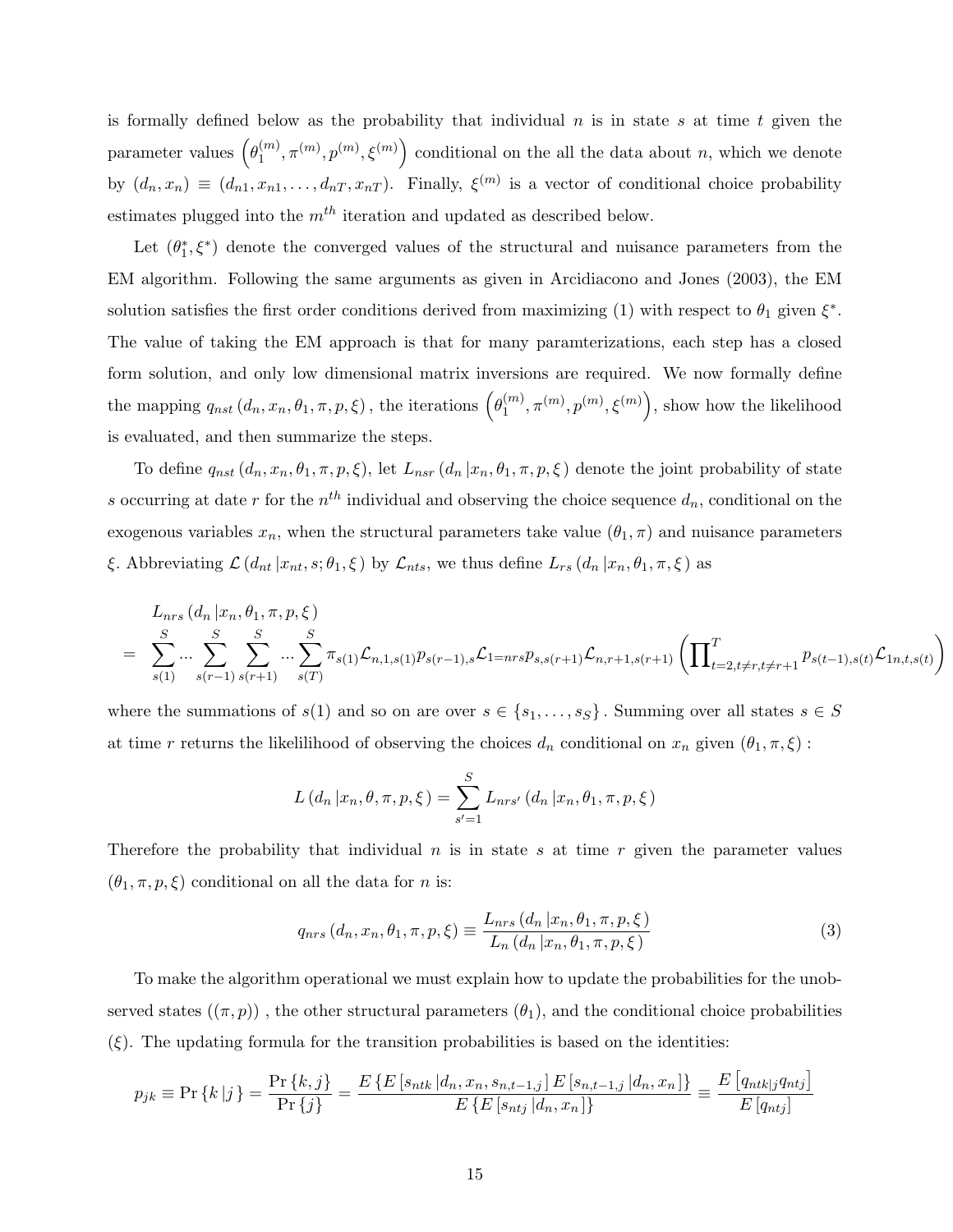where  $q_{nts|j} \equiv E[s_{ntk} | d_n, x_n, s_{n,t-1,j}]$  denotes the probability of individual n being type k at time t conditional on the data and also on being type j at time  $t - 1$  and is defined by the expression:

$$
q_{ntk|j} = \frac{p_{jk} \mathcal{L}_{ntk} \left( \sum_{s(t+1)}^{S} \dots \sum_{s(T)}^{S} \prod_{t'=t+1}^{T} p_{s(t'-1),s(t')} \mathcal{L}_{n,t,s(t')} \right)}{\sum_{s'}^{S} p_{js'} \mathcal{L}_{nts'} \left( \sum_{s(t+1)}^{S} \dots \sum_{s(T)}^{S} \prod_{t'=t+1}^{T} p_{s(t'-1),s(t')} \mathcal{L}_{n,t,s(t')} \right)}
$$

Averaging over  $q_{nkt|j}q_{njt}$  to approximate the joint probability  $E[q_{ntk|j}q_{ntj}]$ , and averaging over  $q_{njt}$  to estimate  $E[q_{ntj}]$ , we update p with the formula

$$
p_{jk}^{(m+1)} = \frac{\sum_{n=1}^{N} \sum_{t=2}^{T} q_{ntkj}^{(m)} q_{ntj}^{(m)}}{\sum_{n=1}^{N} \sum_{t=2}^{T} q_{ntj}^{(m)}}
$$
(4)

Setting  $r = 1$  yields the conditional probability of the  $n<sup>th</sup>$  individual being in unobserved state s in the first time period. We update  $\pi$  by averaging those conditional probabilities obtained from the previous iteration over the sample population:

$$
\pi_s^{(m+1)} = \frac{1}{N} \sum_{n=1}^N q_{n1s} \left( d_n, x_n, \theta_1^{(m)}, \pi^{(m)}, p^{(m)}, \xi^{(m)} \right)
$$
(5)

In a Markov stationary environment, the unconditional probabilities reproduce themselves each period. In that special case we can average over all the periods in the sample in the update formula for  $\pi$  to obtain

$$
\pi_s^{(m+1)} = \frac{1}{NT} \sum\nolimits_{t=1}^T \sum\nolimits_{n=1}^N q_{nst} \left( d_n, x_n, \theta_1^{(m)}, \pi^{(m)}, p^{(m)}, \xi^{(m)} \right)
$$

The last component in the updating formula is the vector of conditional choice probabilities. In contrast to models where there is no unobserved heterogeneity, initial consistent estimates of  $\xi$ cannot be cheaply computed prior to structural estimation, but must be iteratively updated along with  $(\theta_1, \pi, p)$ . One way of updating the nuisance parameters is to substitute in the likelihood evaluated at the previous iteration. Let  $\mathcal{L}_k(x, s; \theta_1, \xi)$  denote the conditional likelihood of observing choice  $k \in \{1, ..., K\}$  for the state  $(x, s)$  when the parameters are  $(\theta_1, \xi)$ . An updating rule for  $\xi$  is:

$$
\xi_{kxs}^{(m+1)} = \mathcal{L}_k\left(x, s; \theta_1^{(m+1)}, \xi^{(m)}\right) \tag{6}
$$

Another way of updating  $\xi$  comes from exploiting the identities

$$
\Pr\{d_{ntk} | x, s\} \Pr\{s | x\} = \Pr\{d_{ntk}, s | x\} \equiv E\left[d_{ntk} s | x\right] = E\left[d_{ntk} E\{s | d_n\} | x\right]
$$

where the last equality follows from law of iterated expections, plus the definition of  $d_n$ , which includes  $d_{ntk}$  as a component. From its definition  $q_{1nts} = E[s|d_n]$ , and since  $Pr\{s|x\} = E\{E[s|d_n]|x\}$ by the law of iterated expectations, it now follows that

$$
\Pr\left\{d_{ntk} | x, s\right\} = \frac{E\left[d_{ntk}q_{nts} | x\right]}{E\left[q_{nts} | x\right]}
$$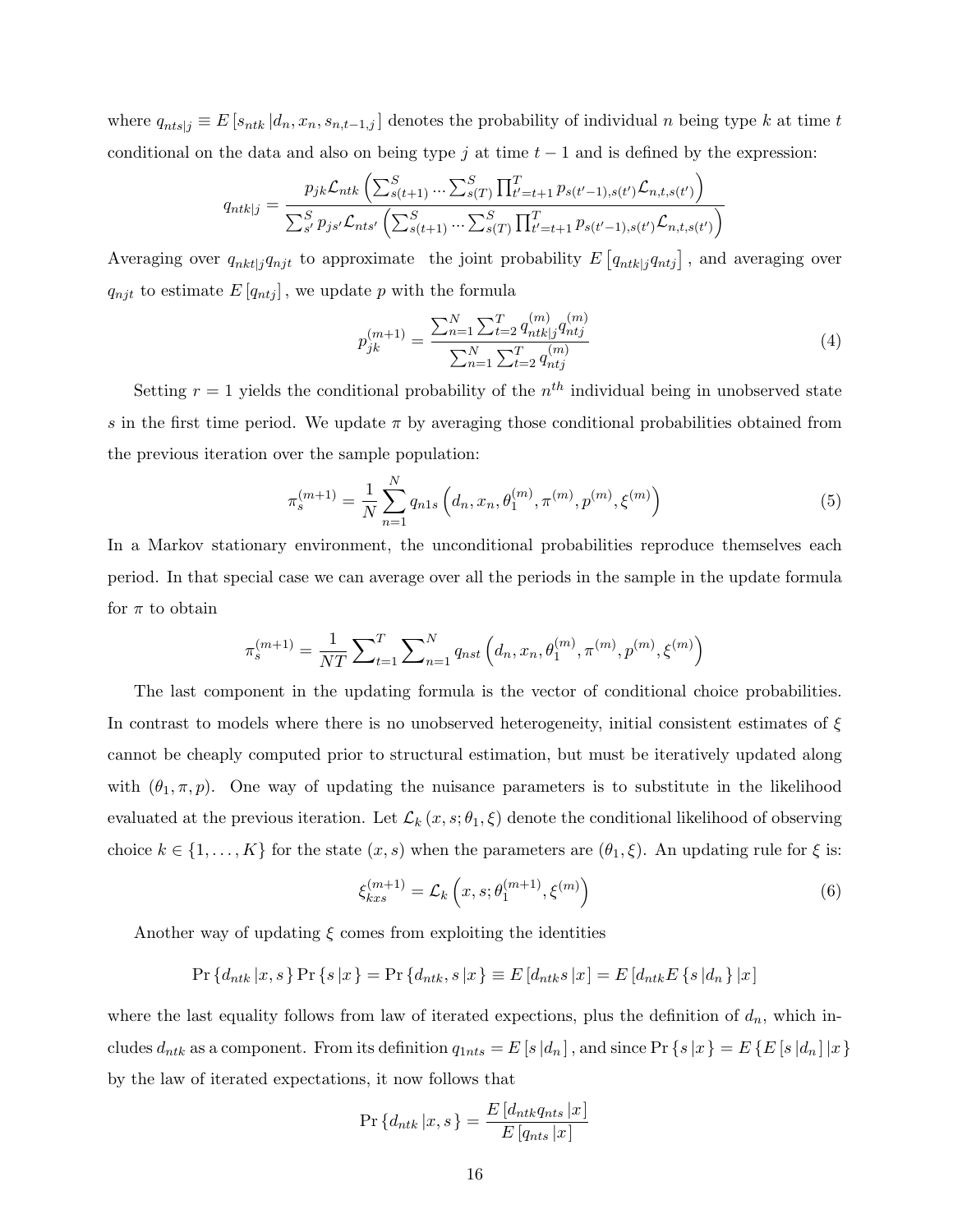In words, of the fraction of the total population with characteristic x in state s, the portion choosing the  $k^{th}$  action is  $\xi_{kxs}$ . This identity suggests a second way of updating  $\xi$ , namely:

$$
\xi_{kxs}^{(m+1)} = \frac{\sum_{n=1}^{N} d_{nkt} q_{1nts}^{(m)} I(x = x_{nt})}{\sum_{n=1}^{N} q_{1nts}^{(m)} I(x = x_{nt})}
$$
(7)

where  $I(x = x<sub>nt</sub>)$  where I is the indicator function for x. This method is particularly useful when an outcome from one of the choices is observed, so that the estimation of the  $(\pi, p)$  probabilities, which determine the stochastic process for unobserved heterogeity, can be separated from the estimation of the structural parameters that define the utility obtained for the remaining choices, a variation on our basic framework that we develop below.

We have now defined all the pieces necessary to implement the algorithm. It is triggered by setting initial values for the conditional choice probabilities,  $\xi^{(1)}$ , the initial distribution of the the unobserved states,  $\pi^{(1)}$ , their probability transitions,  $p^{(1)}$ , initial values for the structural parameters,  $\theta_1^{(1)}$ <sup>(1)</sup>, and the conditional choice probabilities  $\xi^{(1)}$ . The values for  $\theta_1^{(1)}$  $_1^{(1)}$  and  $\xi^{(1)}$  can be obtained from estimating a model without any unobserved heterogeneity and perturbing the estimates obtained. Each iteration in the algorithm has four steps. Given  $(\theta_1^{(m)})$  $\binom{m}{1}, \pi^{(m)}, p^{(m)}, \xi^{(m)}$  the  $(m+1)$ <sup>th</sup> proceeding as follows:

- **Step 1** Compute  $q_{nst}^{(m+1)}$ , the probability that each individual n is of type s at each time period t for all S types conditional upon  $(d_n, x_n)$ , using (3) with parameters  $(\theta_1^{(m)}$  ${ (m)\choose 1}, \pi^{(m)}, p^{(m)}, \xi^{(m)}\Big).$ Also compute  $q_{1ntel}^{(m+1)}$  $\binom{(m+1)}{1nts|j}$ , the probability that each individual n is of type s at each time period t for all S types conditional on being type j in period  $t - 1$ .
- **Step 2** Given  $q_{nts}^{(m+1)}$  and  $q_{ntsj}^{(m+1)}$  $\binom{(m+1)}{nts|j}$  for each  $(n, t, s, j)$  compute  $\pi^{(m+1)}$  and  $p^{(m+1)}$  using (5) and (4).
- **Step 3** Given  $q_{nts}^{(m+1)}$  for each  $(n, t, s, j)$ , and  $\xi^{(m)}$ , maximize the expected log likelihood function to obtain estimates of  $\theta_1^{(m+1)}$  $1^{(m+1)}$ .
- **Step 4** Update the conditional choice probability nuisance parameters  $\xi^{(m+1)}$ , using either (6) evaluated at  $(\theta_1^{(m+1)})$  $\binom{(m+1)}{1}, \xi^{(m)}$ , or (7) evaluated at  $q_{nts}^{(m+1)}$  for each  $(n, t, s)$ .

While this is only one of several possible orderings of steps within an iteration that converges to the same fixed point, this procedure has the virtue of only using the  $q_{1nst}^{(m)}$  values within each iteration, as opposed to using both sets of  $q_{1nst}^{(m)}$  and  $q_{1nst}^{(m+1)}$  within an iteration.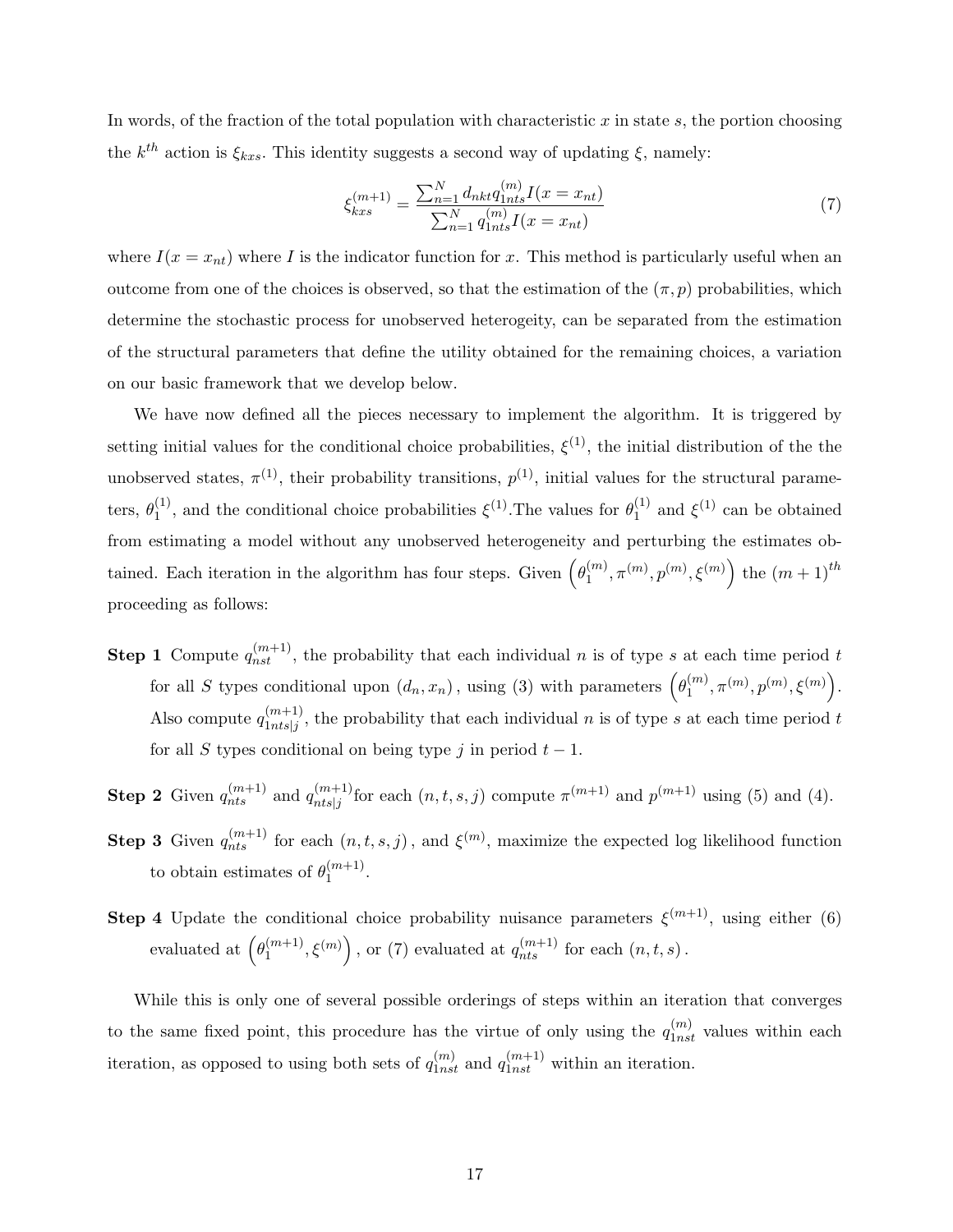## 5 Unobserved Heterogeneity, CCP's, and Outcomes

Although the estimation method described above is computationally feasible for many problems where finite time dependence holds, not all dynamic discrete choice model have that property. We now show how to estimate the distribution of unobserved heterogeneity without fully specifying the dynamic optimization problem provided that there is data on an outcome that depends upon the unobserved heterogeneity. For example, when the conditional transition probability for the observed state variables depends on the current values of the unobserved state variables, when there is data on a payoff of a choice that depends on the unobserved heterogeneity, or when data exists on some other outcome that is determined by the unobserved state variables, the estimation approach above can be extended beyond the finite dependence case by using the two stage procedure developed here. One advantage of using this two stage procedure is that it enlarges the class of models to which our estimator applies. Rather than assuming the model exhibits finite time dependence, one could estimate a stationary markov model without this property by using the estimator described here to estimate the distribution of unobserved heterogeneity in a first stage. The estimates from the first stage can then be combined with non-likelihood based estimation methods in the second stage.

This adaptation is motivated by the second method of updating the conditional choice probabilities, using equation (7), which can be interpreted as an empirical estimator of the fraction of people in any given state making a particular choice. When information is available on both the individual choices and an outcome, this method for updating the conditional choice probabilities implies that we can substitute the empirical estimator into the likelihood for observing a sequence of outcomes without estimating all the structural parameters that affect the decision itself.

More formally, decompose the likelihood into two parts: the likelihood associated with a particular outcome conditional on the choice,  $\mathcal{L}_1$ , and the likelihood associated with the choice,  $\mathcal{L}_2$ . Let the parameters in each of the likelihoods be given by  $\theta_1$  and  $\theta_2$  where  $\theta_1$  and  $\theta_2$  may overlap. We then replace  $\mathcal{L}_{nst}$  in (3) with  $\mathcal{L}_{1nst}\mathcal{L}_{2nst}$ . But now instead of using the likelihoods themselves for the  $\mathcal{L}_{2nst}$ 's, substitute in the weighted CCP's along the lines of (7) by using:

$$
\hat{\mathcal{L}}_{2nst} = \frac{\sum_{n=1}^{N} q_{nst} d_{nkt} I(x = x_{nt})}{\sum_{n=1}^{N} q_{nst} I(x = x_{nt})}
$$
(8)

By iterating on (3) and (8) until a fixed point is reached, we obtain estimates of the conditional probability of being in a particular state given 1) current values of the  $\pi$ 's and  $p_{jk}$ 's, 2) the current values of  $\theta_1$ , and 3) the weighted average of the data governing the choices where the weights are given by the conditional probabilities of being in particular states. The first stage of the algorithm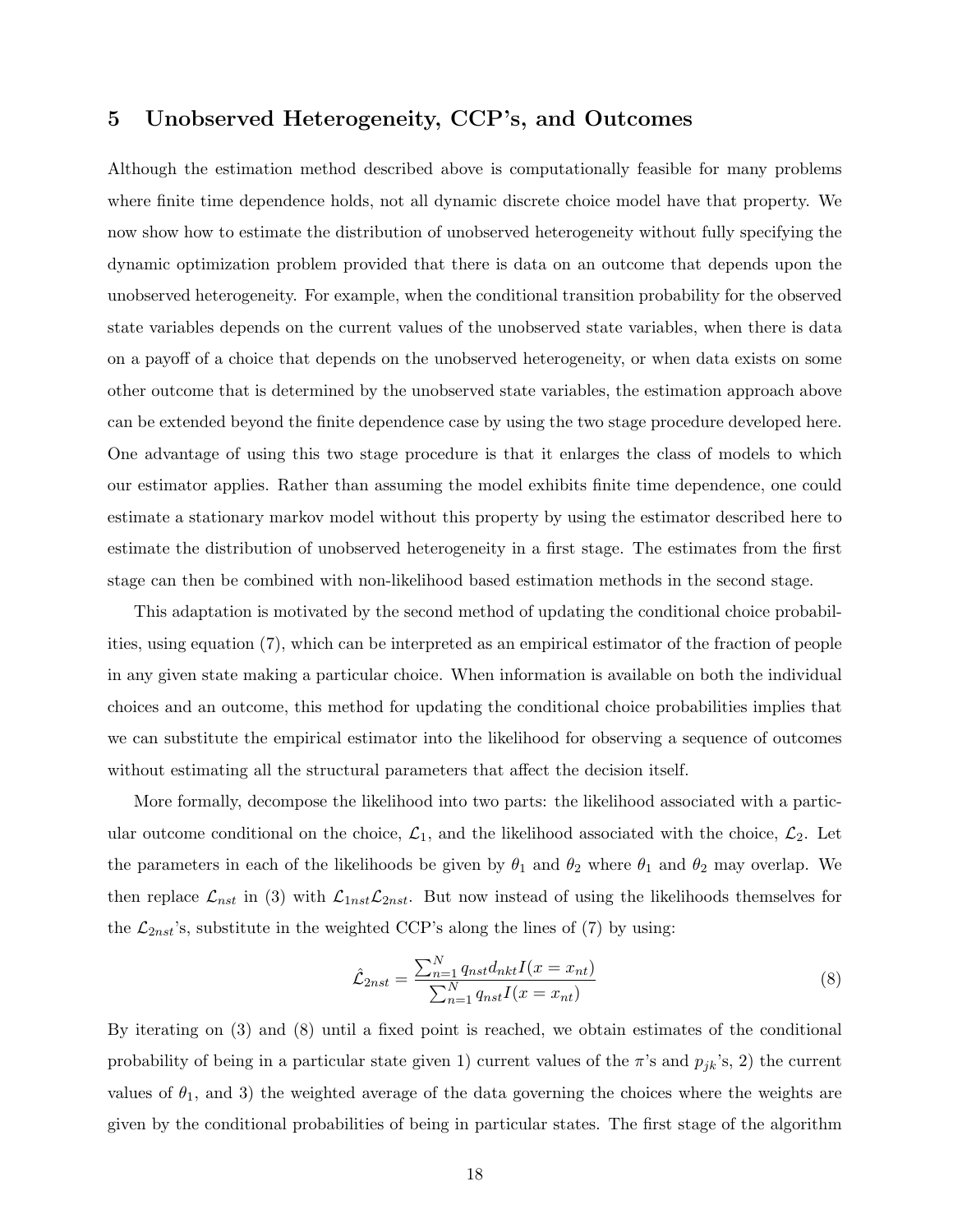iterates on three steps where the  $m + 1$  iteration follows:

- **Step 1** For each of the S types, calculate the conditional probability that each individual is of type s at each time period t,  $q_{nst}^{(m+1)}$  using (3) and substituting in for  $\mathcal{L}_2$  with (8). Iterate on (3) and (8) until convergence.
- **Step 2** Given the  $q_{nst}^{(m+1)}$ 's, the  $\pi_i^{(m)}$  $\binom{m}{i}$ 's, and the  $p_{ij}^{(m)}$ 's, obtain the  $\pi_i^{(m+1)}$  $i^{(m+1)}$ 's and the  $p_{ij}^{(m+1)}$  using (5) and (4).
- **Step 3** Maximize the expected log likelihood function to obtain estimates of  $\theta_1^{(m+1)}$  $1^{(m+1)}$  and taking the  $q_{nst}^{(m+1)}$ 's as given.

Once convergence has been achieved, we have consistent estimates of the conditional probability of being in state s at time t given the data. As we prove below, subject to the outcome model being identified, the first stage of estimation yields consistent estimates of the probability distributions characterizing unobserved heterogeneity  $(\pi, p)$  along with the estimates of the conditional choice probability incidental parameters  $\xi$ . Having achieved convergence in the first stage, there are several methods for estimating  $\theta_1$ , the preference parameters determining the (remaining) preferences over choices by substituting  $(\hat{\pi}, \hat{p}, \hat{\xi})$  into parameters in a second stage. One approach we now briefly describe appeals directly to the representation theorem, which yields the  $K - 1$  equalities

$$
\psi\left[\xi\left(x\right)\right] = \begin{bmatrix} \psi_2\left[\xi\left(z\right)\right] \\ \vdots \\ \psi_K\left[\xi\left(z\right)\right] \end{bmatrix} = \begin{bmatrix} v_2\left(z\right) - v_1\left(z\right) \\ \vdots \\ v_K\left(z\right) - v_1\left(z\right) \end{bmatrix}
$$

$$
\psi\left[\xi_{xs}\right] = \begin{bmatrix} \psi_2\left[\xi\left(z\right)\right] \\ \vdots \\ \psi_K\left[\xi\left(z\right)\right] \end{bmatrix} = \begin{bmatrix} v_2\left(x, s; \theta, \pi, p\right) - v_1\left(z\right) \\ \vdots \\ v_K\left(z\right) - v_1\left(z\right) \end{bmatrix}
$$

1  $\mathbf{I}$  $\mathbf{I}$  $\mathbf{I}$  $\overline{1}$ 

for each  $z \equiv (x, s)$ . If the model satisfies finite dependence, then the appropriate representation can be used for  $v_k(z)$  to express the conditional valuation functions, using standard nonlinear optimziation methods. Alternatively, the simulation estimators of Hotz, Miller, Sanders and Smith or Bajari, Bankard and Levin can be directly applied regardless of whether the model satisifes the limited dependence property or not, providing the outocme equation is not subject to selection considerations. To implement the former, we sequentially simulate, for each choice  $k \in \{1, \ldots, K\}$  and each state  $z_0 \in \{z_1, \ldots, z_K\}$  say  $I \geq 1$  future paths of the state variables  $\left(z_1^{(i,k,z_0)}\right)$  $\chi_1^{(i,k,z_0)}, z_2^{(i,k,z_0)}$  $\binom{(i,k,z_0)}{2}, \ldots$  and choices  $\left(d_1^{(i,k,z_0)}\right)$  $\left( \begin{array}{c} (i,k,z_0) \\ 1 \end{array}, d_2^{(i,k,z_0)}, \ldots \right)$  using  $\widehat{p}$ , the conditional transition given current choices and next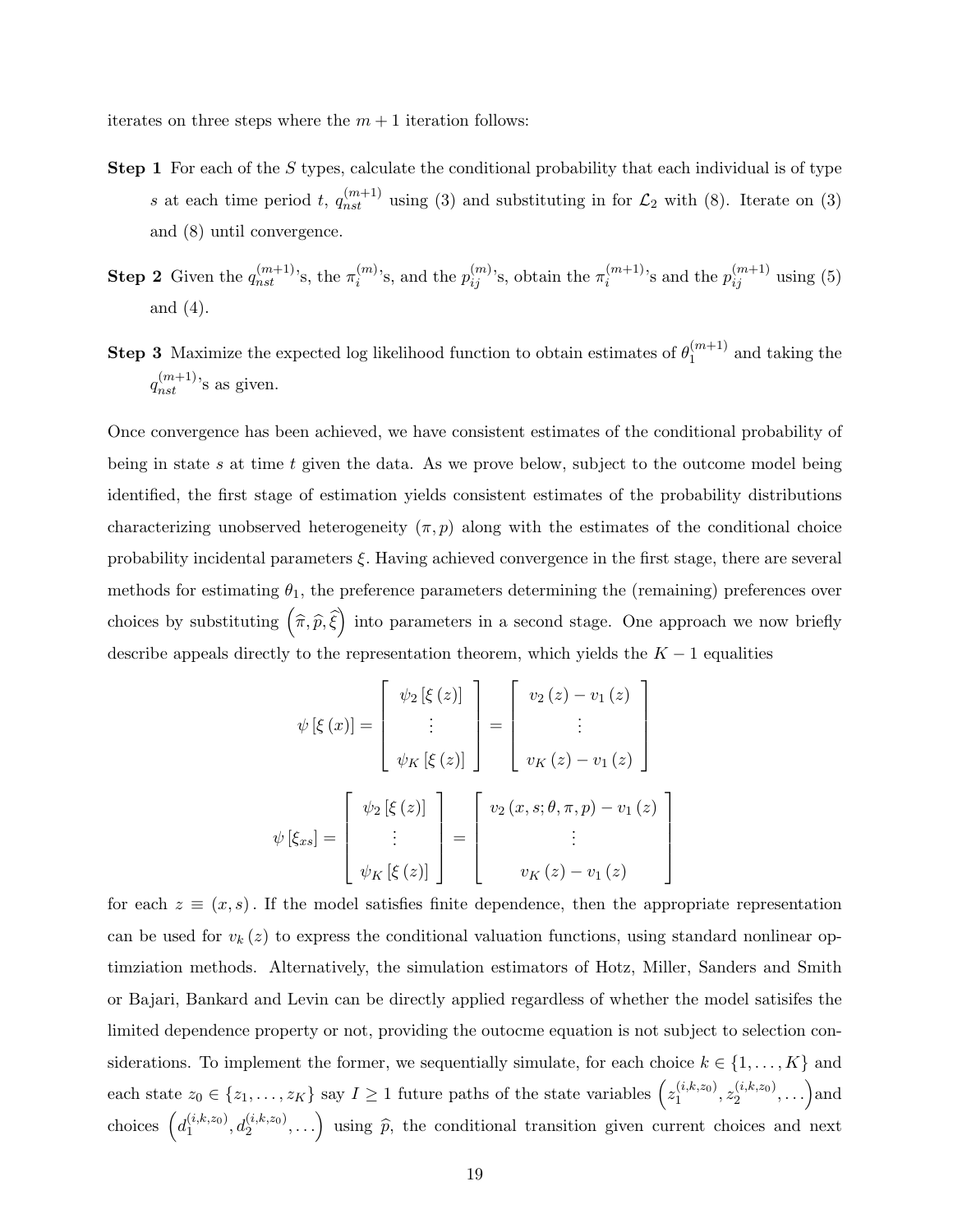period's observed state variables, and  $F$ , the marginal transition for the observed variables, as well as the estimated conditional choice probabilities,  $\hat{\xi}$ . Thus  $z_1^{(i,k,z_0)}$  $i^{(i,k,20)}$  is a random draw from  $\widehat{p}_{z_0} \equiv (\widehat{p}_{z_0s_1}, \ldots, \widehat{p}_{z_0s_S}),$  while  $d_1^{(i,k,z_0)}$  $i<sub>1</sub>^{(i,k, z<sub>0</sub>)}$  is randomly drawn from the multinomial distribution the  $\widehat{\xi}_{z_0} \equiv \left( \widehat{\xi}^*_{z_0 s_1}, \ldots, \widehat{\xi}^*_{z_0 s_S} \right)$ , and so on. Then we form a future utility path

$$
v_{k z_0} = \frac{1}{N} \sum_{t=1}^{T} \sum_{k=1}^{K} \beta^t p(z_t) d_{x(t)s(t)}^{(i)} \left[ u_k \left( x_t, s_t; \theta_1, \hat{\theta}_2 \right) + w_k \left( \hat{\xi} \right) \right]
$$

To generate the estimates for  $\theta_1$  we minimize a quadratic in differences between  $v_{kz_0}$  and  $q[\xi_{xs}]$ , or equivalently premultiply the vector of differences by a weighting matrix of dimension This generates , and simulating utility paths generated by  $(\pi, p, \xi)$  ,generates estimates that are  $\sqrt{N}$  consistent and asymptotically normal.

### 6 Large Sample Properties

The defining equations for this estimator come from three sources. First are orthogonality conditions for  $\theta$ , the parameters defining utility and the probability transition matrix for the observed states, which are analogous to the score for a discrete choice random utility model with nuisance parameters are used in defining the payoffs. Second are the orthogonality conditions for the initial distribution of the unobserved heterogeneity  $\pi$ , and its transition probability matrix p, again computed from the likelihood as in a random effects model. Third are the equations which define the nuisance parameters as estimators of the conditional choice probabilities. This section defines the equations that are satisfied by our estimator, proves it is consistent, and establishes its asymptotic distribution.

Let  $(\varphi^*, \xi^*)$  solve the EM algorithm, where  $\varphi \equiv (\theta, \pi, p)$  is the vector of structural parameters. For any fixed set of nuisance parameters  $\xi$ , the solution to the EM algorithm (equation 9) satisfies the first order conditions of the original problem (1). Consequently setting  $\xi = \xi^*$  in the original problem implies the first order conditions for the original problem are satisfied. It now follows that the large sample properties of our estimator can be derived by analyzing the score associated with (1) augmented by a set of equations that solve the conditional choice probability nuisance parameter vector  $\xi$ , either the likelihoods or the empirical likelhoods, as discussed in the previous section.

In the previous section we defined the conditional likelihood of  $(\varphi, \xi)$  upon observing  $d_n$  given  $x_n$ , which we now denote as  $\mathcal{L}(d_n | x_n, s; \varphi, \xi) \equiv \mathcal{L}(d_n | x_n, s; \theta, \pi, p, \xi)$ . The arguments above imply that in this case  $(\varphi^*, \xi^*)$  solve

$$
\frac{1}{N} \sum_{n=1}^{N} \frac{\partial \log \left[ L \left( d_n \left| x_n; \varphi^*, \xi^* \right) \right] }{\partial \varphi} = 0
$$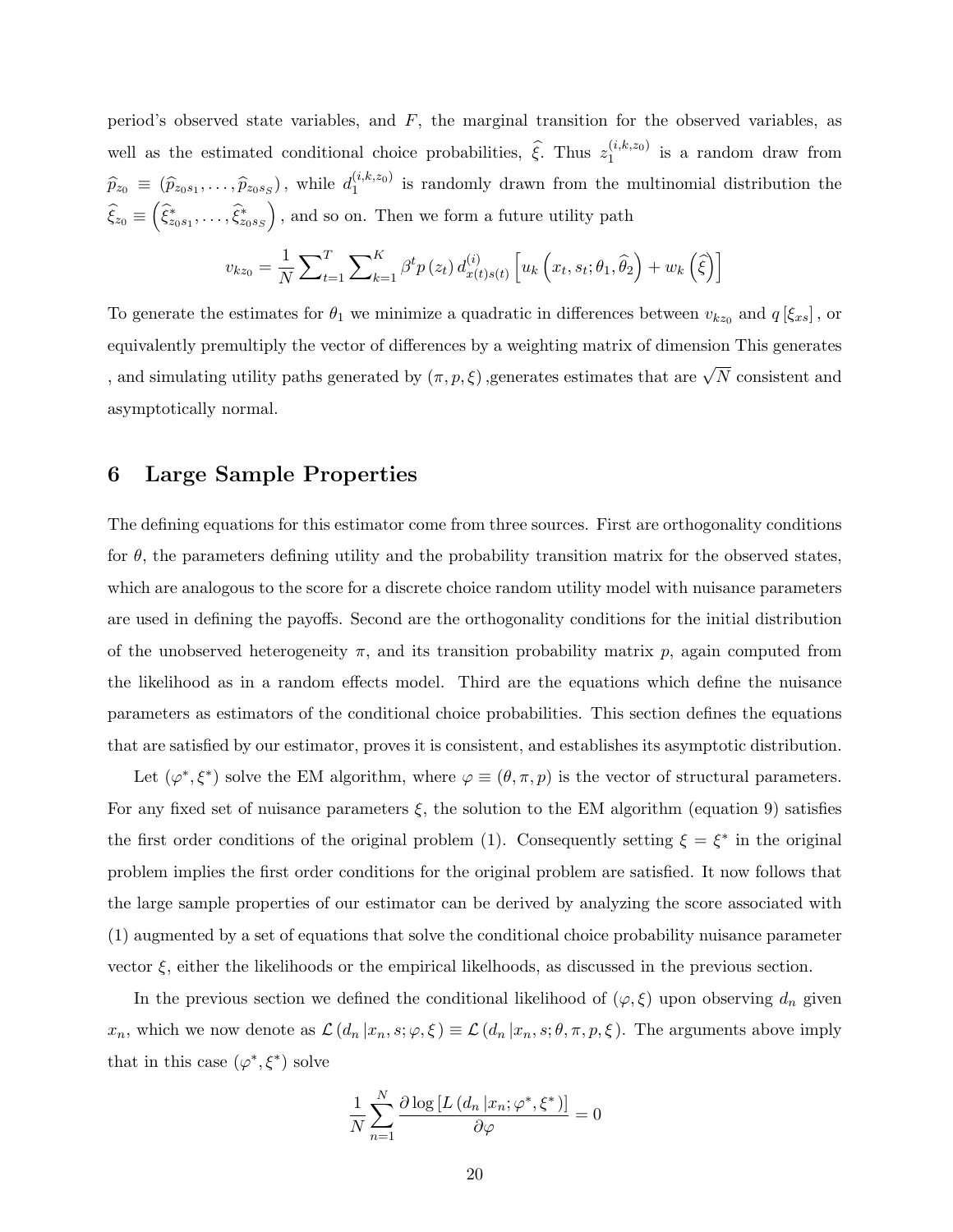When the choice specific likelihood is used to update the nuisance parameters, the definition of the algorithm implies that upon convergence,  $\xi_{kxs}^* = \mathcal{L}_k(x, s; \varphi^*, \xi^*)$  for each  $(k, x, s)$ . Stacking  $\mathcal{L}_k(x, s; \varphi^*, \xi^*)$  for each choice k and each value  $(x, s)$  of state variables to form  $\mathcal{L}(\varphi, \xi)$ , a  $K \times X \times S$ vector function of the parameters  $(\varphi, \xi)$ , our estimator satisfies the KXS additional parametric restrictions  $\mathcal{L}(\varphi^*, \xi^*) = \xi^*$ . When the empirical likelihoods are used instead, this condition is replaced by the  $KSX$  equalities

$$
\xi_{kxs}^* \sum_{t=1}^T \sum_{n=1}^N I(x = x_{nt}) q_{st}(d_n, x_n, \varphi^*, \xi^*) = \sum_{t=1}^T \sum_{n=1}^N d_{nkt} I(x = x_{nt}) q_{st}(d_n, x_n, \varphi^*, \xi^*)
$$

Forming the SX dimensional vector  $q_t(d_n, \theta, \varphi, \xi)$  from stacking the terms  $I(x = x_{nt})q_{st}(d_n, x_n, \varphi^*, \xi^*)$ for each state  $(x, s)$  and the KSX dimensional vector  $q_{st}^{(n,t)}(d_n, \varphi, \xi)$  from  $I(x = x_{nt})q_{st}(d_n, x_n, \varphi, \xi)$ , we rewrite this alternative set of restrictions in vector form as

$$
\left[\frac{1}{NT}\sum_{t=1}^{T}\sum_{n=1}^{N}q_t(d_n,\varphi^*,\xi^*)\right]H\xi^* = \frac{1}{NT}\sum_{t=1}^{T}\sum_{n=1}^{N}q_{st}^{(n,t)}(d_n,\varphi^*,\xi^*)
$$

where H is the  $SX \times KSX$  block diagonal matrix

$$
H \equiv \left[ \begin{array}{cccccc} 1 & 1 & 1 & \cdots & 0 & 0 & 0 \\ & \cdots & & \cdots & & \cdots \\ 0 & 0 & 0 & \cdots & 1 & 1 & 1 \end{array} \right]
$$

We now turn to the properties of the algorithm. First we show that if the model generating the data,  $\varphi_0$ , is identified within the  $\Psi$  space, then  $\varphi^*$  is a consistent estimator of  $\varphi_0$ . It follows that if more than one root solves the orthogonality conditions that define the limit points of our estimator, then the model is not identified, so cannot be estimated using maximum likelihood either. In this way the limit properties of the algorithm are informative about whether the underlying framwork is identified. The following proposition formally states this result.

**Proposition 1** Suppose the data  $\{d_n, x_n\}$  are generated by  $\varphi_0$ , exhibiting conditional choice probabilites  $\xi_0$ . If  $\varphi_1$  satisfies the vector of moment conditions

$$
E\left[\frac{\partial \log\left[\mathcal{L}\left(d_n \left| x_n; \varphi_1, \xi_1 \right.\right)\right]}{\partial \varphi}\right] = 0
$$

where the expectation is taken over  $(d_n, x_n)$  in the sample population and  $\mathcal{L}(\varphi_1, \xi_1) = \xi_1$ , then under standard regularity conditions  $\varphi_0$  and  $\varphi_1$  are observationally equivalent.

**Proof** The definition of this estimator ensures  $(\pi_1, p_1, \xi_1)$  define a set of probability distributions that generate the empirical distribution of the choices observed in the data conditional on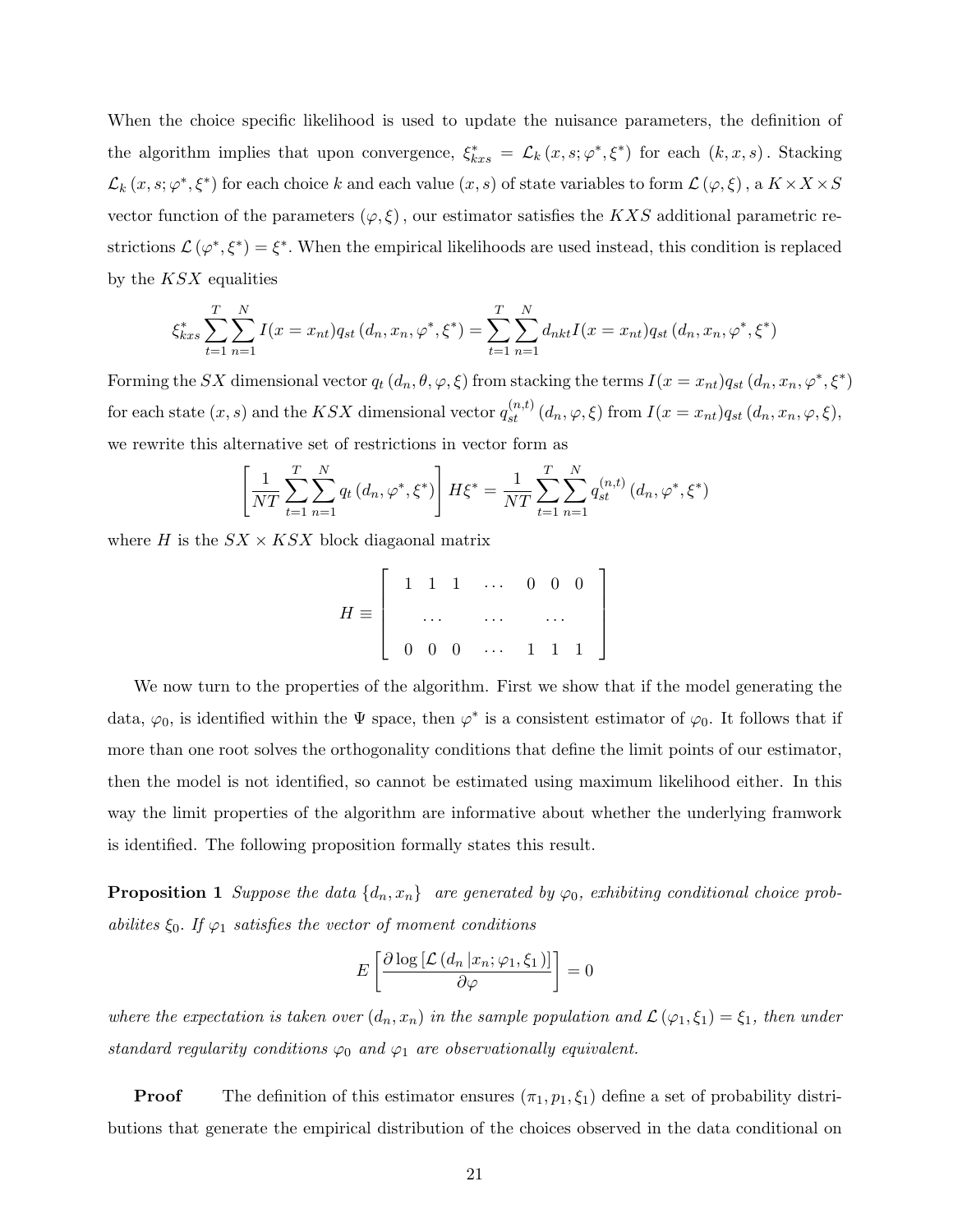the observed state variables. Thus the data generation process is fully characterized by  $(\varphi_1, \xi_1)$ . It only remains to show that in the structural model defined by  $\varphi_1$ , optimizing behavior by the agents leads to the vector of conditional choice probabilities  $\xi_1$ .

From the parameter vector  $(\varphi_1, \xi_1)$  we form the payoff function, or expected value function,  $v(z; \varphi, \xi_1)$ , using the the finite dependence representation discussed in Section 2 and exploited in the estimation of  $(\varphi_1, \xi_1)$ . Also let  $u_k(z) \equiv u_k(z; \theta)$  denote the component of current utility that depends on the state variables when the  $k^{th}$  choice is made and given a parameterziation within the  $\Psi$  class of models It follows that, conditional on  $(z_{nt}, \varepsilon_{nt})$  the value of choosing k is

$$
u_{k}(z_{nt};\varphi) + \sum_{z'=1}^{Z} v(z';\varphi,\xi_{1}) dF_{k}(z'|z_{nt};\varphi) + \varepsilon_{nt}
$$

We consider the problem of estimating  $\varphi \in \Psi$  in a random utility model with payoffs defined above, where  $\xi_1$  is known and  $\varepsilon$  is parameterized by  $G(\varepsilon;\varphi)$ , which is known up to  $\varphi$ .

By construction, the likelihood of  $\varphi$  given the sequence  $(d_n, x_n)$  and the incidental parameters  $\xi_1$ is  $\mathcal{L}(d_n | x_n; \varphi, \xi_1)$ . Define  $\varphi_1$  as a value that solves the expectation of the score in the proposition. Under standard regularity conditions,  $\varphi_{ML}$ , the maximum likelihood estimator of  $\varphi \in \Psi$ , is defined by its first order condition. Appealing to continuity of the likelihood in  $\varphi$  and the law of large numbers,  $\varphi_{ML}$  converges to  $\varphi_1$ . Furthermore  $\varphi_{ML}$  is consistent, which implies from the definition of  $\xi_1$ , that  $\varphi_1$  solves

$$
\xi_1^{(kz)} = \Pr \left\{ \begin{array}{c} \varepsilon_k - \varepsilon_l \ge u_l(z;\varphi) - u_k(z;\varphi) + \sum_{z'=1}^Z v(z';\varphi) dF_l(z'|z;\varphi) - \sum_{z'=1}^Z v(z';\varphi,\xi_1) dF_k(z'|z;\varphi) \\ \text{for all } l \in \{1,\ldots,K\} \end{array} \right.
$$

 $\mathcal{L}$  $\mathcal{L}$  $\mathsf{I}$ 

for all  $(k, z)$ . Consequently the conditional choice probabilites  $\xi_1$  are generated by a random utility function above with the parameterization defined above.

From our representation result in Section 2,  $v(z; \varphi_1, \xi_1)$  is the expected valuation function for the dynamic programming problem, and therefore the conditional choice probabilites arise from individuals optimizing in the  $\varphi_1$  model. We conclude that the choice probabilities conditional on the observed state variables for both  $\varphi_0$  and  $\varphi_1$  are the same, thus proving  $\varphi_0$  and  $\varphi_1$  are observationally  $equivalent.$ 

Given the identification of  $\varphi_0 \in \Psi$  and hence the consistency of  $\varphi^*$ , its convergence at rate  $\sqrt{N}$ can be readily established by appealing well known results in the literature found in Hansen (1982) or Newey and McFadden (1994) for example. In general  $\varphi^*$  does not, however, achieve the Cramer Rao lower bound. To define its asymptotic covariance matrix let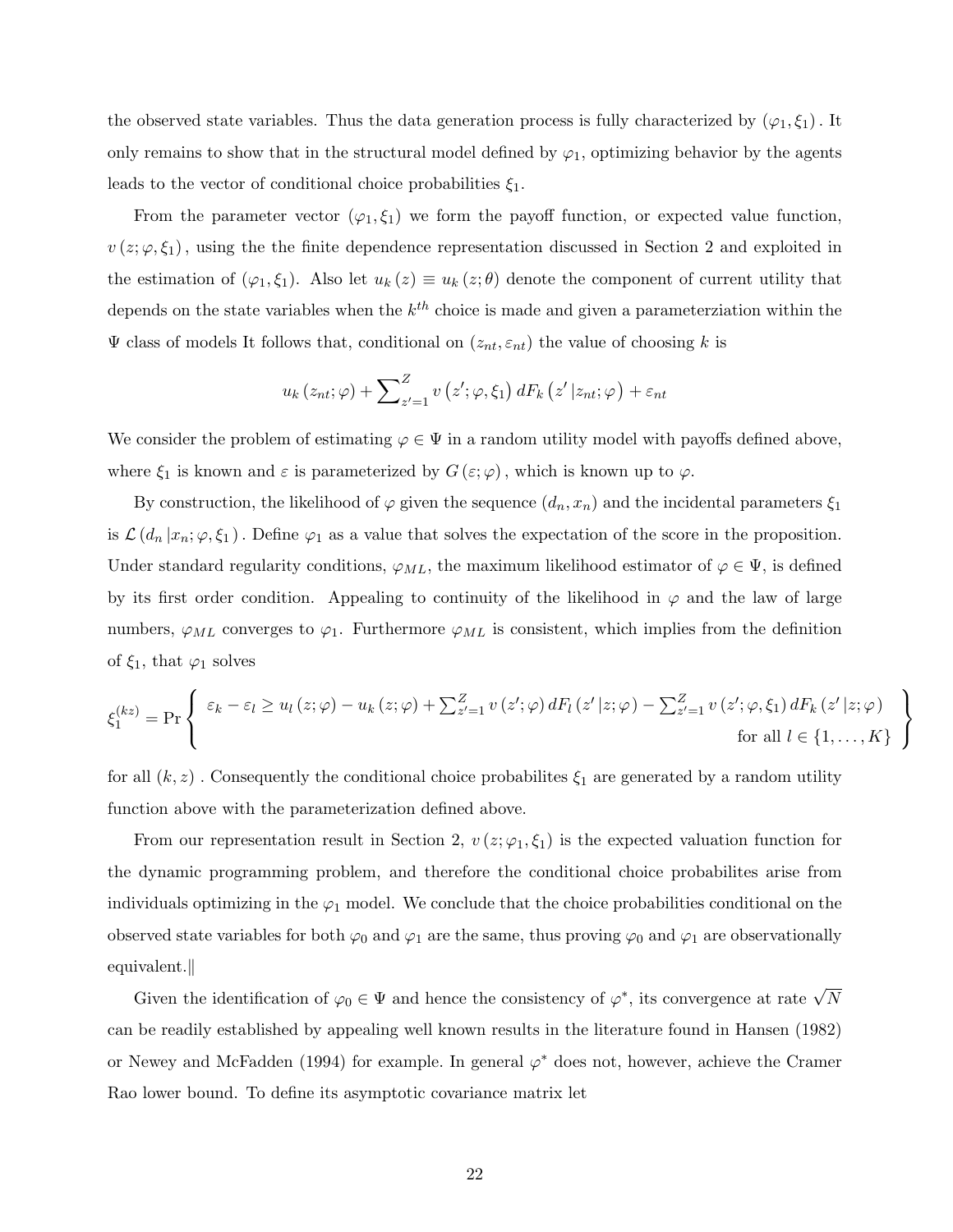$$
h_1(d_n, x_n, \varphi, \xi) \equiv \left[ \begin{array}{c} \partial \log \left[ L\left( d_n | x_n; \varphi, \xi \right) \right] / \partial \varphi \\ \mathcal{L} \left( \varphi, \xi \right) - \xi \end{array} \right]
$$

and

$$
h_2(d_n, x_n, \varphi, \xi) \equiv \begin{bmatrix} \partial \log \left[ L\left( d_n | x_n; \varphi, \xi \right) \right] / \partial \varphi \\ \left[ q\left( d_n, x_n, \varphi, \xi \right) H \xi - q^{(n, t)}\left( d_n, x_n, \varphi, \xi \right) \right] \end{bmatrix}
$$

1  $\overline{1}$ 

Respectively defining the expected outer product and derivative matrices for each estimator  $k \in$  $\{1,2\}$  as

$$
\Omega_k = E \left[ h_k (d_n, x_n, \varphi_0, \xi_0) h_k (d_n, x_n, \varphi_0, \xi_0)' \right]
$$
  
\n
$$
\Gamma_k = E \left[ \frac{\partial h_k (d_n, x_n, \varphi_0, \xi_0)}{\partial \varphi} \frac{\partial h_k (d_n, x_n, \varphi_0, \xi_0)}{\partial \xi} \right]
$$

it follows from Hansen (1982, Theorem 3.1) for example, that  $\sqrt{N} (\varphi^* - \varphi_0)$  is asymptotically normally distributed with mean zero and covariance matrix

$$
\Sigma_k = [I_\rho : 0_{KSX}] \,\Gamma_k^{-1} \Omega_k \Gamma_k^{-1'} \left[ I_\rho : 0_{KSX} \right]'
$$

where  $I_{\rho}$  is the  $\rho$  dimensional identity matrix,  $\rho$  is the dimension of  $\varphi$ , and  $0_{KSX}$  is a  $\rho \times KSX$ matrix of zeros.

## 7 Small Sample Performance

We perform two Monte Carlo simulations to assess the performance of our estimator for finite samples. Both simulations are simpler versions of proposed empirical projects discussed below. The first simulation is of a finite horizon model and shows that both methods of updating the CCP's yield parameter estimates similar to full backwards recursion with little loss in efficiency. The second simulation is an infinite horizon game and shows that CCP estimators can handle regime switching in dynamic discrete choice models even when few time periods are observed in the data.

#### 7.1 Finite Horizon Monte Carlo

The first simulation is a model of teenage behavior where in each period  $t$  the teen decides among three alternatives: drop out  $(d_{0t} = 1)$ , stay in school and do drugs  $(d_{1t} = 1)$ , or stay in school but do not do drugs  $(d_{2t} = 1)$ . In this model there are two types of agents, where an individual's type affects their utility of using drugs. The probability of being type L is given by  $\pi$ . An individual learns their type through experimentation: if at any point an individual has tried drugs their type is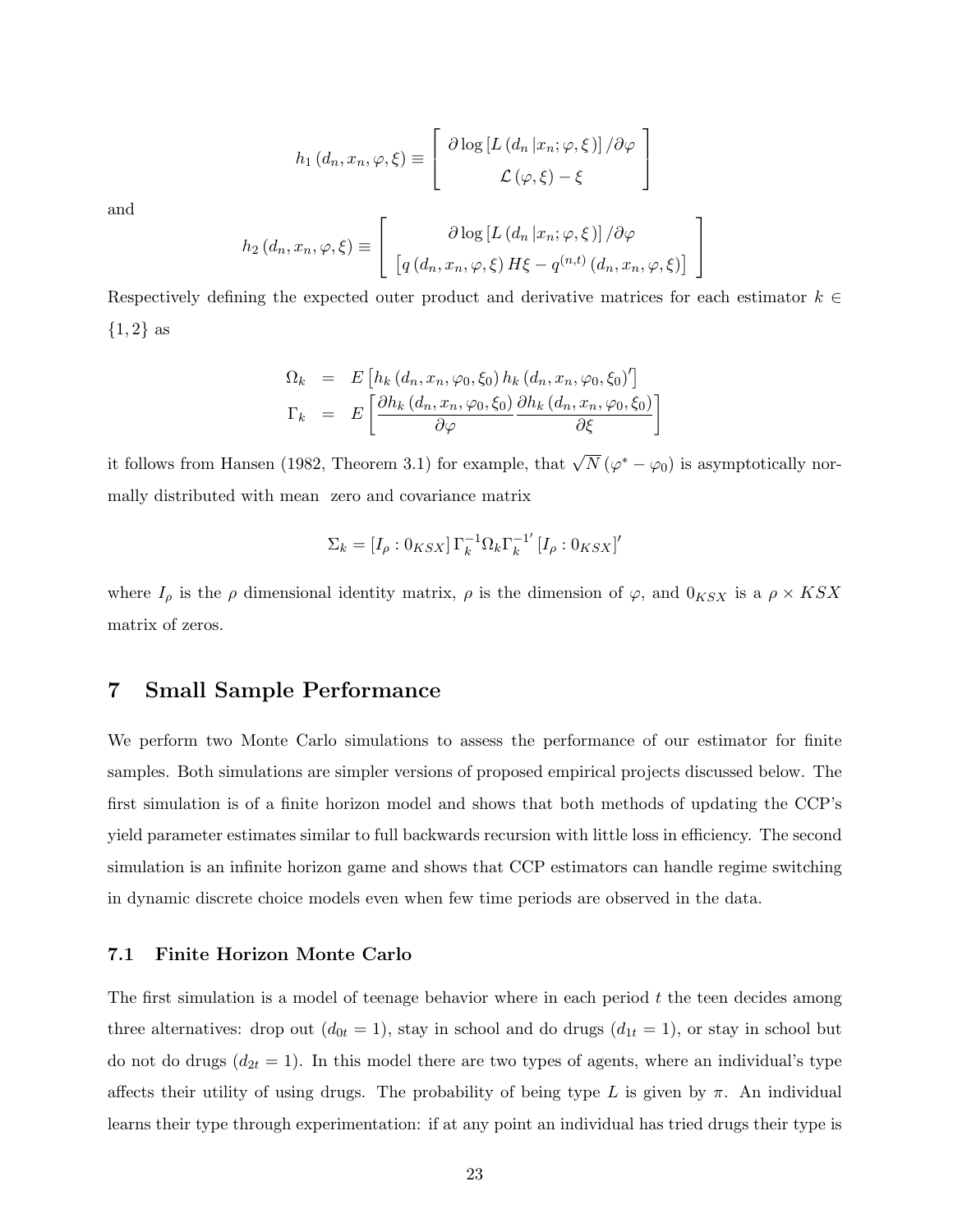immediately revealed to them. Hence, the individual's information about their type,  $s_t$ , comes from the set  $\{U, L, H\}$  where U indicates that the individual does not know their type. The econometrician and the individual then have the same priors as to the individual being a particular type before the individual has tried drugs. However, once an individual has tried drugs their type is immediately revealed to them but not to the econometrician.

The individual also faces a withdrawal cost if he uses drugs at time  $t-1$  but does not use at time t. Hence, the other relevant state variable,  $x_t$ , is taken form  $\{N, Y\}$  which indicate whether the individual used drugs in the previous period. There are then five possible information sets  $\{s_t, x_t\}$ :  $\{U, N\}$ ,  $\{L, N\}$ ,  $\{L, Y\}$ ,  $\{H, N\}$ , and  $\{H, Y\}$ . With dropping out being a terminal state, the evolution of the state space conditional on the two stay in school options is given by the transition matrix in Table 1.

Table 1: Evolution of the State Space†

|                         |                      |                  |                  |                  | $\{U, N\}$ $\{L, N\}$ $\{L, Y\}$ $\{H, N\}$ $\{H, Y\}$ |                  |
|-------------------------|----------------------|------------------|------------------|------------------|--------------------------------------------------------|------------------|
| $\{D, U\}$ $d_{2t} = 1$ |                      | $\mathbf{1}$     | $\boldsymbol{0}$ | $\boldsymbol{0}$ | $\theta$                                               | $\overline{0}$   |
|                         | $d_{1t} = 1 \, \, 0$ |                  | $\theta$         | $\pi$            | $\overline{0}$                                         | $1-\pi$          |
| ${L, N}$ $d_{2t} = 1$   |                      | $\theta$         | 1                | $\overline{0}$   | $\theta$                                               | $\theta$         |
|                         | $d_{1t} = 1 \, \, 0$ |                  | $\overline{0}$   | 1                | $\theta$                                               | $\overline{0}$   |
| ${L,Y}$ $d_{2t} = 1$    |                      | $\overline{0}$   | $\mathbf{1}$     | $\overline{0}$   | $\theta$                                               | $\theta$         |
|                         | $d_{1t} = 1 \, \, 0$ |                  | $\overline{0}$   | 1                | $\theta$                                               | $\boldsymbol{0}$ |
| ${H, N}$ $d_{2t} = 1$   |                      | $\boldsymbol{0}$ | $\overline{0}$   | $\overline{0}$   | 1                                                      | $\overline{0}$   |
|                         | $d_{1t} = 1 \, \, 0$ |                  | $\theta$         | $\Omega$         | $\Omega$                                               | 1                |
| ${H, Y}$ $d_{2t} = 1$   |                      | $\overline{0}$   | $\overline{0}$   | $\overline{0}$   | $\mathbf{1}$                                           | $\Omega$         |
|                         | $d_{1t} = 1 \, \, 0$ |                  | $\overline{0}$   | $\theta$         | $\overline{0}$                                         |                  |

<sup>†</sup>Rows give state at time t, columns the state at time  $t + 1$ .

With dropping out being a terminal state, we normalize utility with respect to this option. The flow utilities net of the  $\epsilon$ 's when an individual know their type are given by:

$$
u_1(s_t \in \{L, H\}, x_t) = \alpha_0 + \alpha_1 + \alpha_2(s_t = H)
$$
  

$$
u_2(s_t \in \{L, H\}, x_t) = \alpha_0 + \alpha_3(x_t = Y)
$$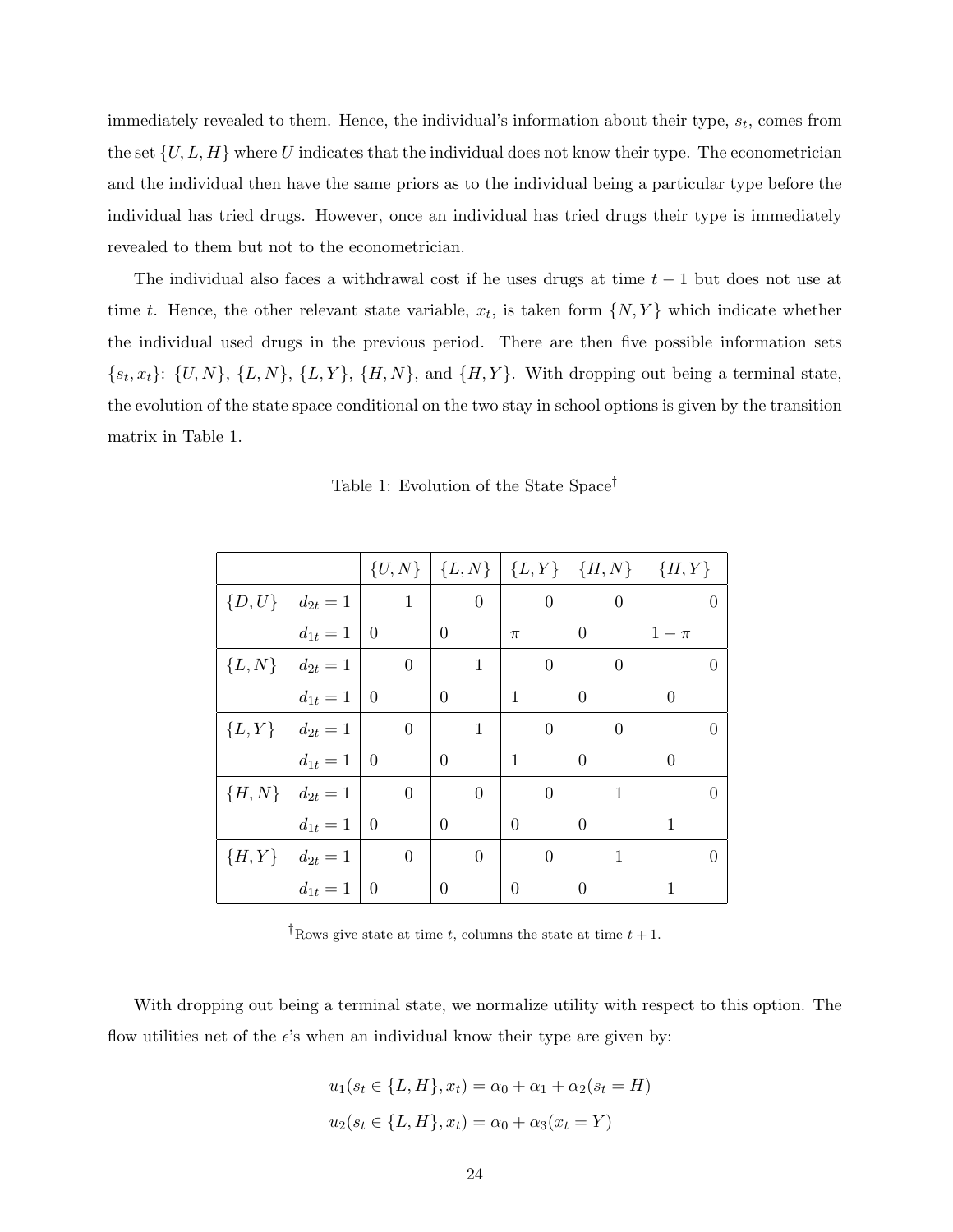where  $\alpha_0$  is the baseline utility of attending school,  $\alpha_1$  is the baseline utility of using drugs,  $\alpha_2$  is the additional utility from being type H and using drugs, and  $\alpha_3$  is the withdrawal cost. Note that if the individual chooses to use drugs no withdrawal cost is paid meaning that  $x_t$  is not relevant. On the other hand, if the individual choose not to use drugs only the individual's type becomes irrelevant as type only affects the utility of using drugs. We can then write down the similar expressions for those who do not know their type;

$$
u_1(U, x_t) = \alpha_0 + \alpha_1 + (1 - \pi)\alpha_2(s_t = H)
$$
  

$$
u_2(U, x_t) = \alpha_0
$$

where now the utility of using drugs is probabilistic and, since the individual has not used drugs in the past, no withdrawal cost needs to be paid.

With the flow utilities in hand, we now focus on our attention on the value functions themselves. Here it is important to note that choosing to drop out leads to a terminal state. Combining this with having the  $\epsilon$ 's be distributed Type I extreme value means that the future value components are functions of the transition on the state space and the one period ahead conditional choice probabilities of dropping out. The expressions for the  $v_k$ 's when an individual knows their type then follow:

$$
v_1(s_t \in \{L, H\}, x_t) = u_1(s_t \in \{L, H\}, x_t) - \beta \ln \left[\xi_0(s_t \in \{L, H\}, Y)\right] + \beta \gamma
$$
  

$$
v_2(s_t \in \{L, H\}, x_t) = u_2(s_t \in \{L, H\}, x_t) - \beta \ln \left[\xi_0(s_t \in \{L, H\}, N)\right] + \beta \gamma
$$

with the corresponding expressions when an individual does not know their type following:

$$
v_1(U, x_t) = u_1(U, x_t) + \beta \gamma
$$
  

$$
-\beta (\pi \ln [\xi_0(L, Y)] + (1 - \pi) \ln [\xi_0(H, Y)])
$$
  

$$
v_2(U, x_t) = u_2(U, x_t) - \beta \ln [\xi_0(U, N)] + \beta \gamma
$$

For each simulation we create 5000 simulated individuals with 5 periods of data. There are less observations for those who drop out as no further decisions occur once the simulated individual leaves school. We estimate the model using three different methods of calculating the expected future utility where all three are equivalent asymptotically. The first calculates the expected future utility via backwards recursion while the second and third use CCP's with the CCP's updated using the likelihoods or the weighted data respectively. Each simulation was performed 500 times. Table 2 shows that both CCP estimators performed nearly as well as the more efficient model. Updating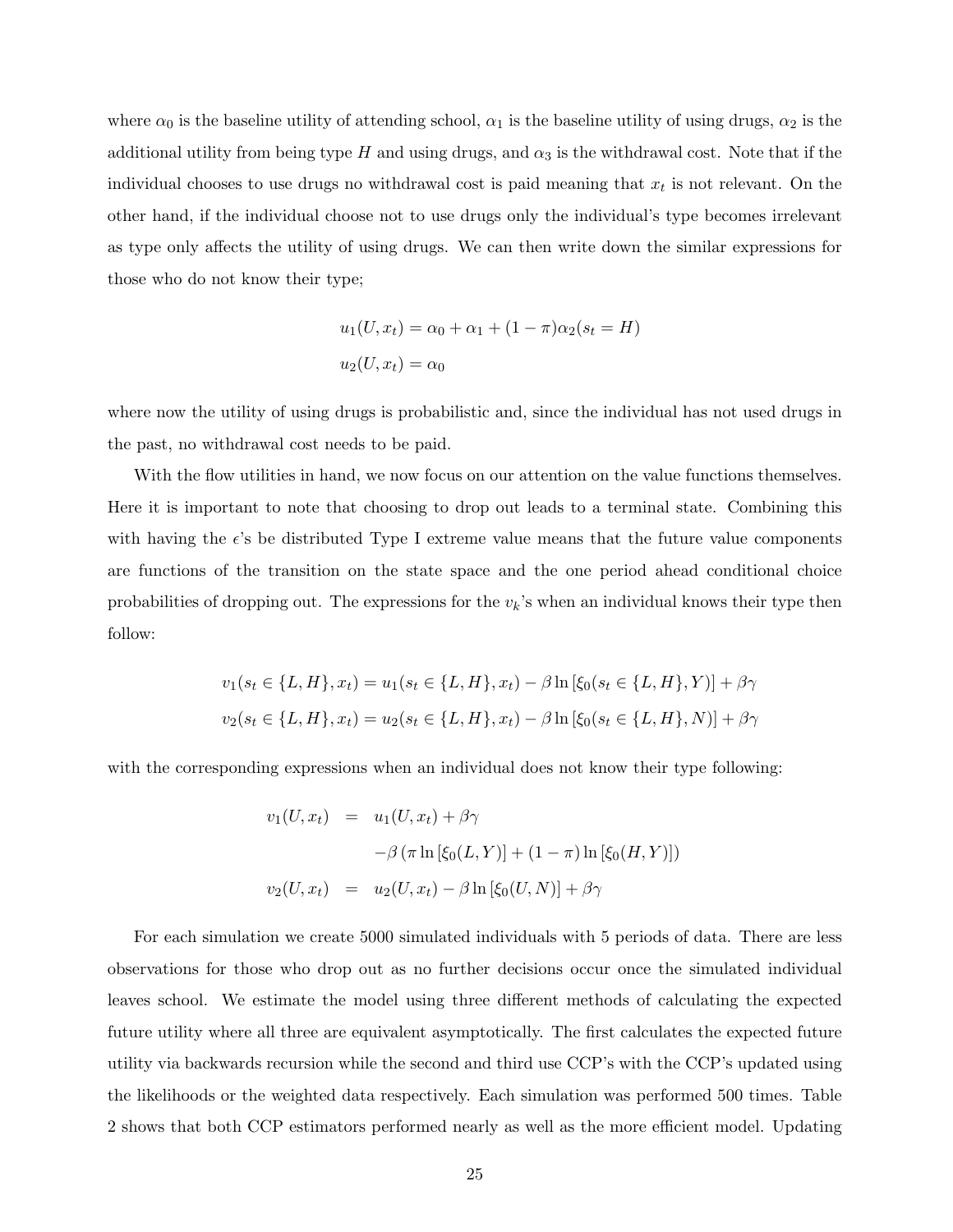the CCP's via the likelihoods yielded smaller standard errors than using the data but the differences were small. Note that it is particularly surprising how well the CCP estimators performed given that we are only using data from a discrete outcome. In more standard cases unobserved heterogeneity will affect both transitions (which may be on continuous variables) and choices. Using the variation from the transitions is likely to further reduce the differences across the estimators.

|                              | School/No Drug | No Withdrawal | Low Drug    | <b>High Drug</b> | Discount | Prob. of  |
|------------------------------|----------------|---------------|-------------|------------------|----------|-----------|
|                              | Intercept      | Benefit       | <b>Type</b> | Type             | Factor   | High Type |
| True Parameters              | 0.2            | 0.4           | $-15$       | $\overline{2}$   | 0.9      | 0.7       |
|                              |                |               |             |                  |          |           |
| Efficient Estimates          | 0.197          | 0.403         | $-15.011$   | 2.003            | 0.900    | 0.700     |
| Standard Error               | 0.069          | 0.078         | 0.755       | 0.074            | 0.017    | 0.014     |
|                              |                |               |             |                  |          |           |
| CCP Estimates $1^{\ddagger}$ | 0.194          | 0.397         | $-14.835$   | 1.99             | 0.891    | 0.701     |
| Standard Error               | 0.085          | 0.092         | 0.800       | 0.087            | 0.017    | 0.014     |
|                              |                |               |             |                  |          |           |
| CCP Estimates 2              | 0.2003         | 0.3934        | $-14.833$   | 2.000            | 0.884    | 0.7005    |
| Standard Error               | 0.097          | 0.105         | 0.817       | 0.099            | 0.026    | 0.014     |

Table 2: School and Drug Choice Monte Carlo†

†Listed values are the means and standard errors of the parameter estimates over the 500 simulations.

‡CCP Estimates 1 refers to updating the CCP's via the likelihoods while CCP Estimates 2 updates the CCP's using the data directly.

#### 7.2 Monte Carlo 2: An Infinite Horizon Entry/Exit Game

Our second Monte Carlo examines an entry/exit game along the lines of the game described in section 4.3. We assume that the econometrician observes prices as well, though these prices do not affect the firm's expected profits once we control for the relevant state variables. We specify the price equation as:

$$
Y_{jt} = \alpha_0 + \alpha_1 (1 \text{ Firm in Market } j) + \alpha_2 (2 \text{ Firms in Market } j) + \alpha_3 s_{jt} + \zeta_{jt}
$$
 (9)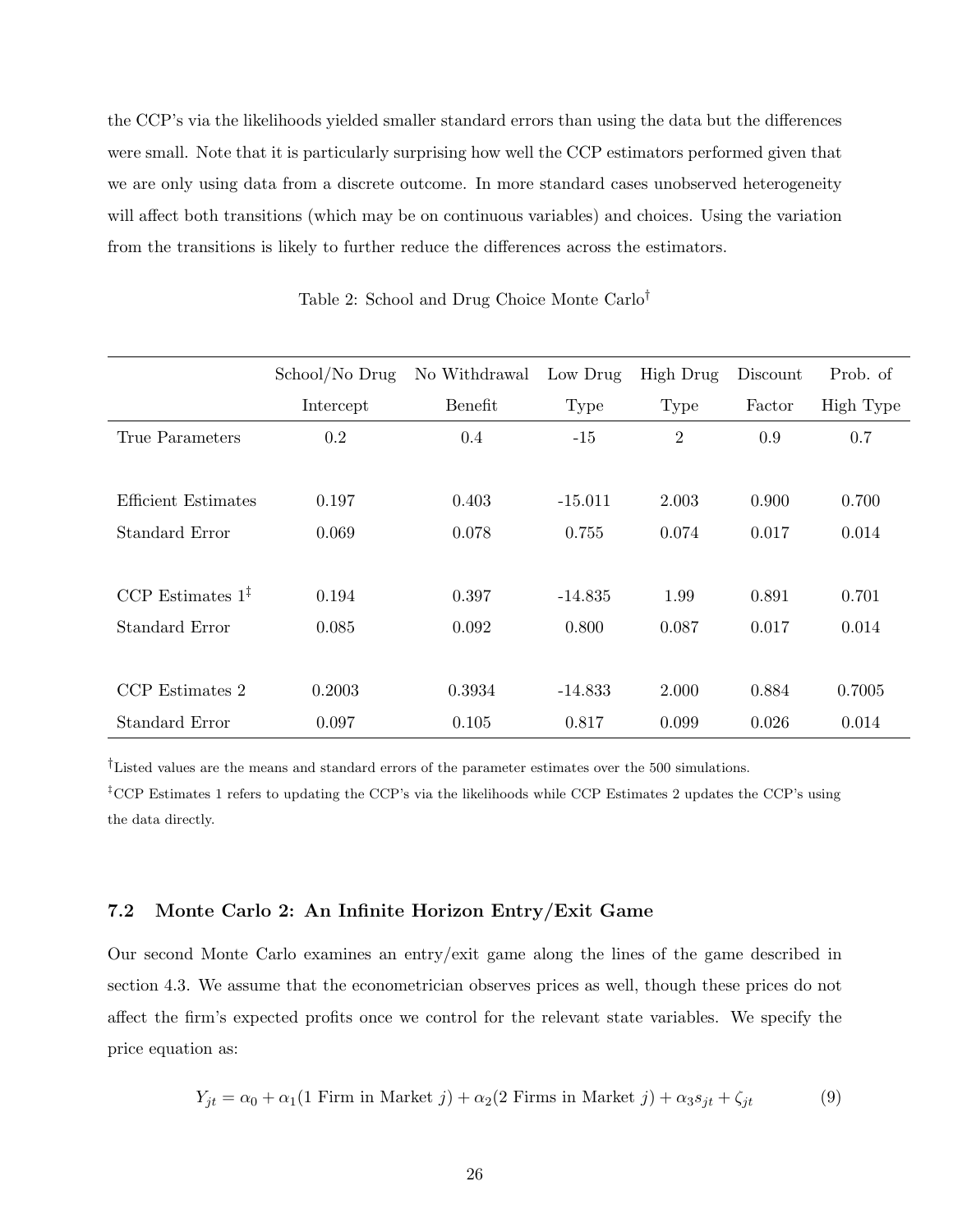where  $j$  indexes the market. Price then depends upon how many firms are in the market, and unobserved state variable that transitions over time,  $s_{jt}$ , and takes on one of two values, H or L, as well as a normally distributed error,  $\zeta_{jt}$ . Firms know the current value of this unobserved state variable but only have expectations regarding its transitions. The econometrician has the same information as the firms regarding the probability of transitioning from state to state but does not know the current value of the state. Profits are assumed to be linear in whether the firm has a competitor and the state of the market. Each of our Monte Carlos has 3000 markets<sup>5</sup> observed for 5 periods each. The rest of the specification of the Monte Carlo follows directly from the entry/exit game discussed in section 4.3.

The first set of columns corresponds to our base CCP algorithm described in section 4. The second set involves estimating the parameters governing the unobserved variables, the conditional probabilities of being in each of the unobserved states, and the parameters of the price equation in a first stage. The likelihood contributions of the entry/exit choices are calculated from the data in this first stage as opposed to solving out the dynamic discrete choice problem. We then use the conditional probabilities of being in a particular state as weights in a second stage maximization of the dynamic discrete choice problem.

Results are presented for 100 simulations in Table 2. Both the base CCP estimator and the CCP estimator where unobserved heterogeneity is estimated in a first stage yield estimates that are quite close to the truth with small standard errors. The noisiest parameters are those associated with the persistence of the states and with the initial conditions. Of particular interest are the coefficients on monopoly and duopoly in the demand equation. If we ignore unobserved heterogeneity and estimate the demand by OLS, the coefficients are -.18 and -.41 respectively, biased significantly upward compared to the true values of -.3 and -.7. Controlling for dynamic selection shows a much stronger effect of adding firms to the market, consistent with the actual data generating process.

## 8 Conclusion

Estimation of dynamic discrete choice models is computationally costly, particularly when controls for unobserved heterogeneity are implemented. CCP estimation provides a computationally cheap way of estimating dynamic discrete choice problems. In this paper we have broadened the class of CCP estimators that rely on a small number of CCP's for estimation and have shown how to incorporate unobserved heterogeneity that transitions over time. The algorithm itself borrowed

<sup>&</sup>lt;sup>5</sup>This is roughly the number of U.S. counties.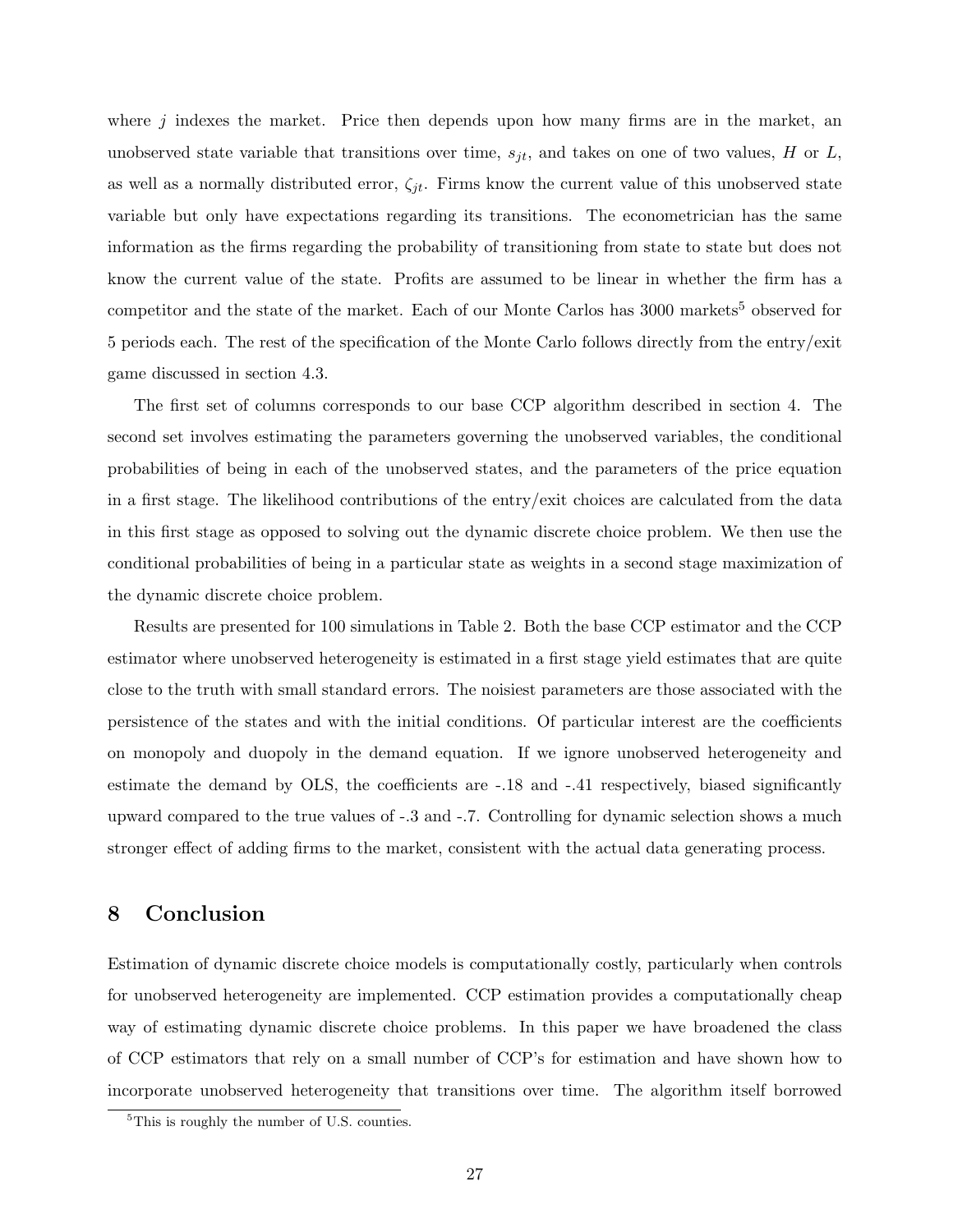|               |                          |             | Method $1^{\S}$ |            | Method 2  |            |
|---------------|--------------------------|-------------|-----------------|------------|-----------|------------|
|               |                          | True Values | Estimates       | Std. Error | Estimates | Std. Error |
|               | Intercept $L$            | 7.000       | 6.999           | 0.042      | 7.007     | 0.051      |
| Price         | Intercept $H$            | 8.000       | 8.005           | 0.066      | 8.005     | 0.069      |
| Equation      | 1 Firm                   | $-0.300$    | $-0.299$        | 0.035      | $-0.306$  | 0.044      |
|               | 2 Firms                  | $-0.700$    | $-0.702$        | 0.053      | $-0.702$  | 0.059      |
|               | Flow Profit $L$          | 0.000       | $-0.002$        | 0.032      | $-0.003$  | 0.044      |
| Profit        | Flow Profit $H$          | 0.500       | 0.516           | 0.103      | 0.501     | 0.080      |
| Function      | Duopoly Cost             | $-1.000$    | $-1.009$        | 0.043      | $-0.994$  | 0.053      |
|               | Entry Cost               | $-1.500$    | $-1.495$        | 0.027      | $-1.506$  | 0.030      |
|               | $p_{LL}^{\ddagger}$      | 0.800       | 0.799           | 0.028      | 0.804     | 0.029      |
| Unobserved    | $p_{HH}$                 | 0.700       | 0.702           | 0.040      | 0.702     | 0.028      |
| Heterogeneity | $\pi_L^{\dagger\dagger}$ | 0.800       | 0.799           | 0.031      | 0.802     | 0.045      |

Table 3: Dynamic Entry/Exit Simulations†

<sup>†</sup> 100 simulations of 3000 markets for 5 periods.  $\beta$  set at 0.9.

<sup>‡</sup> The probability of a market being in the low state in period t conditional on being in the low state at  $t-1$ .

†† Initial probability of a market being assigned the low state.

§ Method 1 uses our base algorithm. Method 2 estimates unobserved heterogeneity using two-stage method taking the distribution of unobserved heterogeneity as given when solving the dynamic discrete choice problem.

from the macroeconomics literature on regime switching– and in particular the insights gained from the EM algorithm– in order to form an estimator that iterated on 1) updating the conditional probabilities of being a particular type, 2) updating the CCP's, 3) forming the expected future utility as functions of the CCP's, and 4) maximizing a likelihood function where the expected future utility is taken as given. The algorithm was shown to be both computationally simple with little loss of information relative to full information maximum likelihood.

## References

[1] Altug, S. and R.A. Miller (1998): OThe Effect of Work Experience on Female Wages and ` Labour Supply," Review of Economic Studies, 62, 45-85.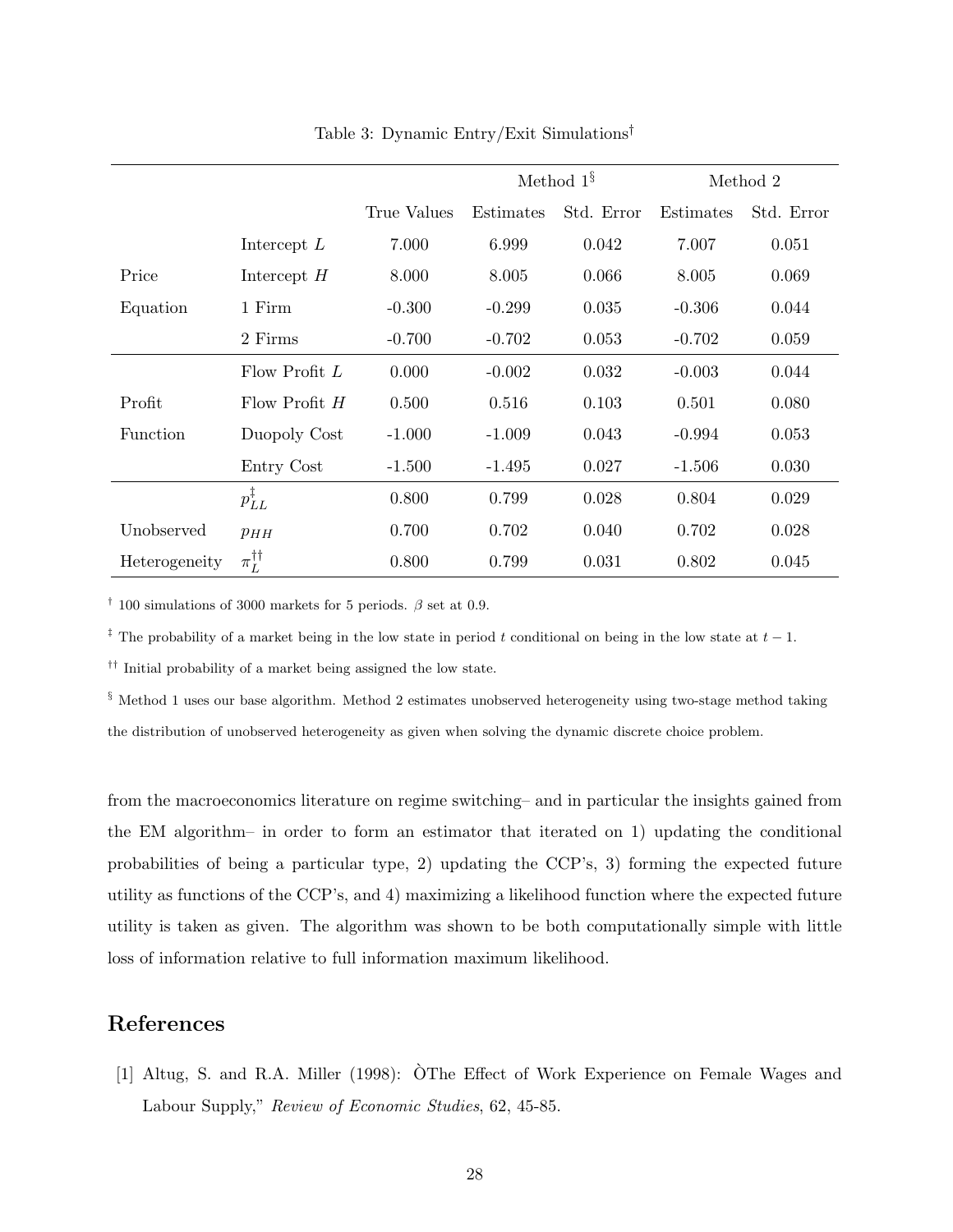- [2] Aguirregabiria, V. and P. Mira (2002): OSwapping the Nested Fixed Point Algorithm: A Class ` of Estimators for Discrete Markov Decision Models," Econometrica, 70, 1519-1543.
- [3] Aguirregabiria, V. and P. Mira (2006): OSequential Estimation of Dynamic Discrete Games," ` Forthcoming in Econometrica.
- [4] Arcidiacono, P. (2005): "Affirmative Action in Higher Education: How do Admission and Financial Aid Rules Affect Future Earnings?" Econometrica, 73, 1477-1524.
- [5] Arcidiacono, P., and J.B. Jones (2003): OFinite Mixture Distributions, Sequential Likelihood, ` and the EM Algorithm," Econometrica, 71, 933-946.
- [6] Bajari, P., L. Benkard, and J. Levin (2006): OEstimating Dynamic Models of Imperfect Com- ` petition," Forthcoming in Econometrica.
- [7] Becker, G. and K.M. Murphy (1988):  $\hat{O}A$  Theory of Rational Addiction," Journal of Political Economy, 96, 675-700.
- [8] Bresnahan, T.F., S. Stern and M. Trajtenberg (1997): OMarket Segmentation and the Sources ` of Rents from Innovation: Personal Computers in the Late 1980s," RAND Journal of Economics, 28, 17-44.
- [9] Eckstein, Z. and K.I. Wolpin (1999): OWhy Youths Drop Out of High School: The Impact of ` Preferences, Opportunities, and Abilities," *Econometrica*, 67, 1295-1339.
- [10] Ericson, R. and A. Pakes (1995): OMarkov-Perfect Industry Dynamics: A Framework for ` Empirical Work," Review of Economic Studies, 62, 53-82.
- [11] Hamilton, J.D. (1990): OAnalysis of Time Series Subject to Changes in Regime," Journal of Econometrics, 45, 39-70.
- [12] Hotz, J. and R.A. Miller (1993): OConditional Choice Probabilities and Estimation of Dynamic Models," Review of Economic Studies, 61, 265-289.
- [13] Pakes, A., M. Ostrovsky, and S. Berry (2004): OSimple Estimators for the Parameters of ` Discrete Dynamic Games (with Entry/Exit Examples)," Working Paper: Harvard University.
- [14] Pesendorfer, M. and P. Schmidt-Dengler (2003): OIdentification and Estimation of Dynamic ` Games," NBER working paper #9726.